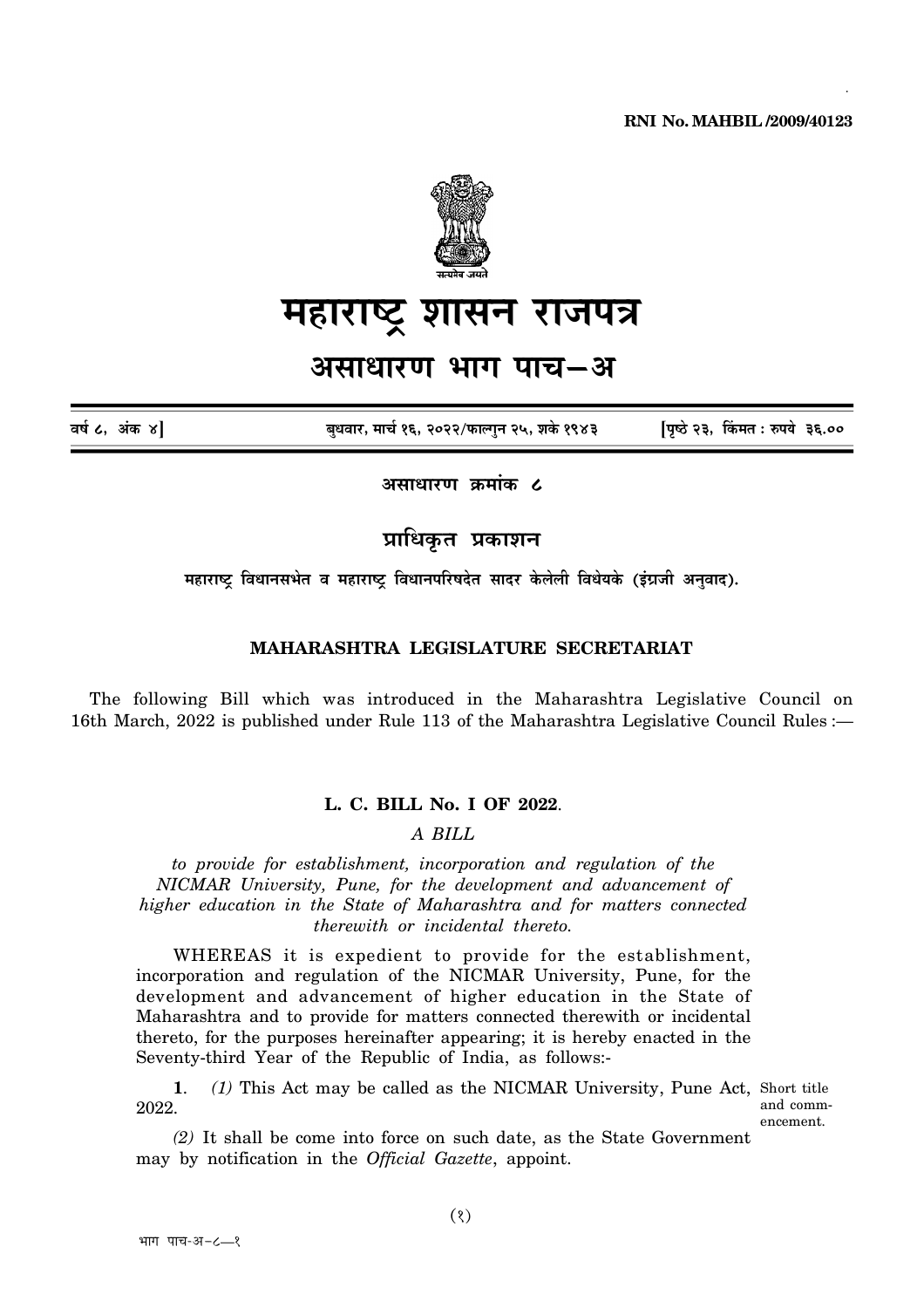Definitions. **2**. In this Act, unless the context otherwise requires,—

*(a)* "adjunct professor", "adjunct associate professor" or "adjunct assistant professor" means a person from industry, trade, commerce, social, cultural, academic or any other allied fields who is so designated during the period of collaboration or association with the university ;

*(b)* "authorities" means the authorities of the university as specified by or under this Act ;

*(c)* "Board of Management" means the Board of Management constituted under section 22 of this Act ;

*(d)* "campus" means the area of the university within which it is established ;

*(e)* "center of excellence" means the state-of-the-art training or research center established in collaboration with industry or for the benefit of the industry and society, to provide all types of relevant skills to students, in-service employees, working professionals and to undertake joint projects ;

*(f)* "distance and online education" means education imparted by combination of any two or more means of communication, *viz.* broadcasting, telecasting, correspondence courses, seminars, contact programs and any other such methodology ;

*(g)* "employee" means any person appointed by the university and includes teachers, officers and other staff of the university ;

*(h)* "fee" means monetary collection made by the university or its colleges, institutions or study centers, as the case may be, from the students by whatever name it may be called, which is not refundable ;

*(i)* "Government" or "State Government" means the Government of Maharashtra ;

*(j)* "Governing Body" means the Governing Body constituted under section 21 of this Act ;

*(k)* "higher education" means pursuit of knowledge beyond learning at the stage of higher secondary school education ;

*(l)* "hostel" means a place of residence for the students of the university, or its institutions and study centers, established or recognized to be as such by the university ;

*(m)* "notification" means a notification published in the *Official Gazette* ;

*(n)* "*Official Gazette*" means the *Maharashtra Government Gazette* ;

*(o)* "prescribed" means prescribed by statutes or ordinances or regulations, as the case may be, made by or under this Act ;

*(p)* "President" means the President of the university who shall also be Chancellor of the university ;

*(q)* "regulating body" means a body established by the Central Government for laying down norms and conditions for ensuring academic standards of higher education, such as the University Grants Commission, All India Council of Technical Education, National Council of Teacher Education, Medical Council of India, Pharmacy Council of India, National Council of Assessment and Accreditation, Indian Council of Agriculture Research, Distance Education Council, Council of Scientific and Indian Research, etc., and includes the Government ;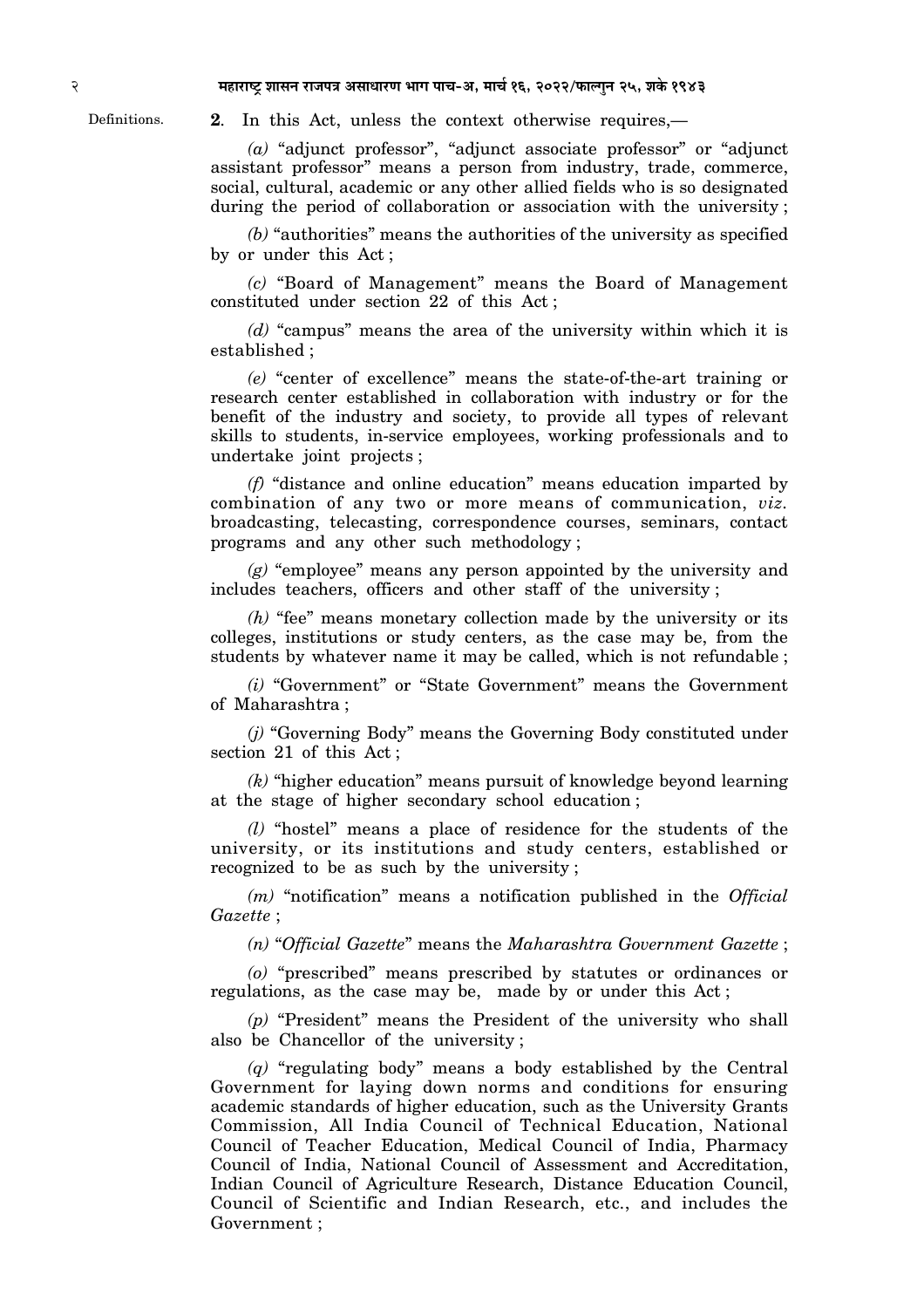*(r)* "rules" means the rules made by the State Government ;

*(s)* "section" means a section of this Act ;

*(t)* "sponsoring body" in relation to the university established under this Act, means the National Institute of Construction Management and Research, registered as a society under the Societies Registration Act, 1860 and a Public Trust under the Maharashtra Public Trusts Act having its registered office at Walchand Terraces, Ground Floor, Opp. AC Market, Tardeo, Mumbai.

*(u)* "State" means State of Maharashtra ;

*(v)* "statutes", "ordinances" and "regulations" mean respectively, the statutes, ordinances and regulations of the university made under this Act ;

*(w)* "student" means a person enrolled in the university for taking a course of study for a degree, diploma or other academic distinction instituted by the university, including a research degree ;

*(x)* "study center" means a center established and maintained or recognized by the university for the purpose of advising, counseling or for rendering any other assistance required by the students in the context of distance education ;

*(y)* "teacher" means a Professor, Associate Professor, Assistant Professor, Adjunct Professor or any other person required to impart education or to guide research or to render guidance in any form to the students for pursuing a course of study of the university ;

*(z)* "university" means the NICMAR University, Pune.

**3.** (1) There shall be established a university by the name of the Incorporation. NICMAR University, Pune.

*(2)* The President, the Vice-Chancellor, the Governing Body, the Board of Management, the Academic Council and all other persons who may hereafter become such officers or members so long as they continue to hold such office or membership, are hereby constituted and declared to be a body corporate by the name of "the NICMAR University, Pune".

*(3)* The university shall have perpetual succession and a common seal and shall sue and be sued by the said name.

*(4)* The university shall function as a non-affiliating university established under this Act and it shall not affiliate any other college or institute for the award conferment of degree, diploma and certificate to the students admitted therein.

*(5)* The university shall be situated and have its head-quarters at the NICMAR University, Building No./ Plot No. 25/1, NIA Post Office, Balewadi, Taluka Haveli, District Pune, Maharashtra 411 045.

**4.** The objects of the university shall be as follows, namely :—

Objects of university.

*(a)* to provide learning, teaching, capacity, capability and skills development and research and development in higher and technical education, covering Liberal Arts, Humanities, Social Sciences, Life Sciences and Biotechnologies, Nano-Sciences and Technologies, Professional Disciplines such as Engineering, Technology, Management, Business and Commerce, Applied and Creative Arts, Vocational Education, Media, Information and Communication Technology and Education per se and भाग पाच-अ-८-१अ

21 of 1860. XXIX of 1950.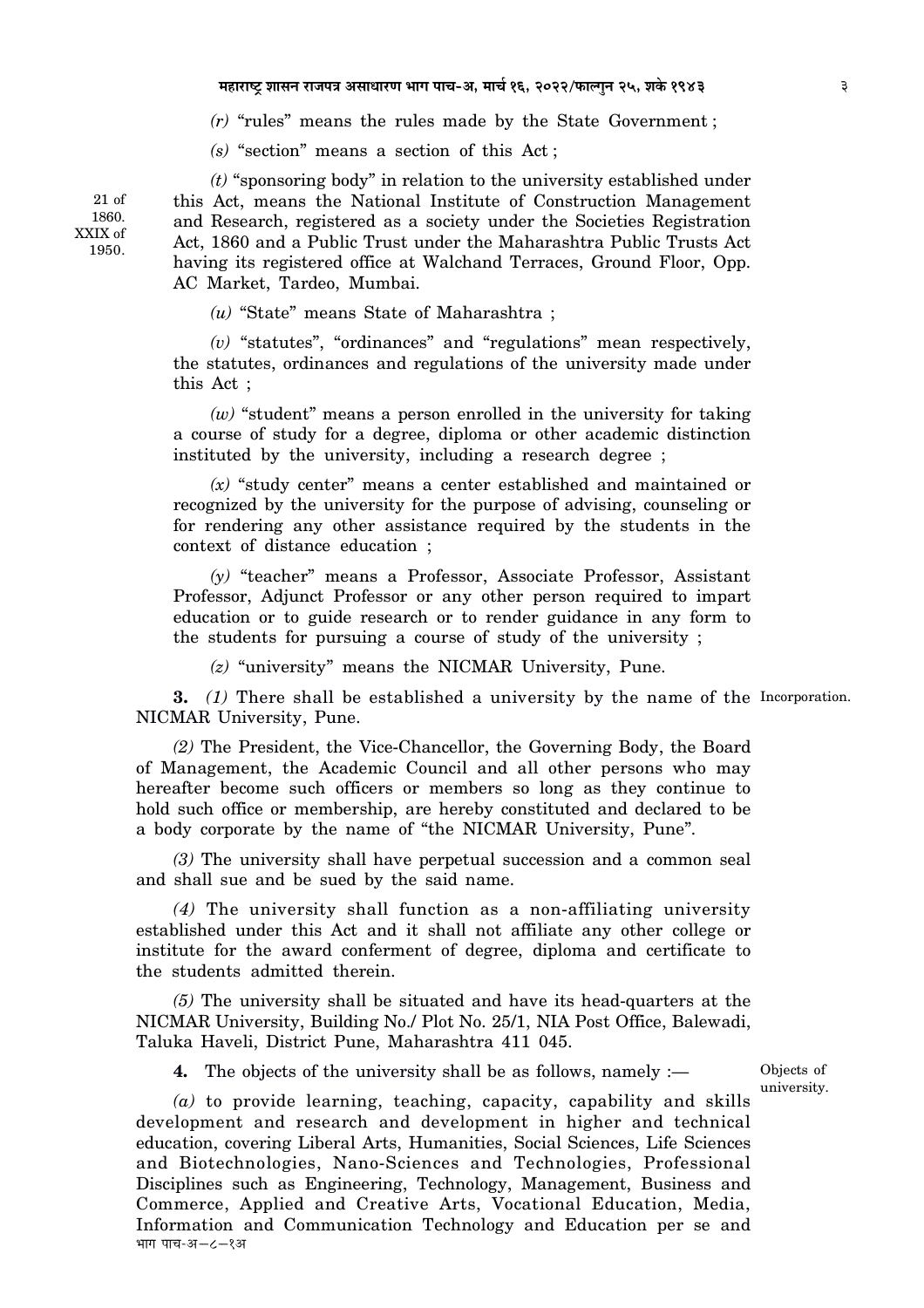their inter-disciplinary studies and development with emphasis on Construction, Real Estate, Infrastructure and Project (CRIP);

*(b)* to provide instructions, teaching and training in Higher and Technical Education, Arts, Sports, Culture, Film, Space Technologies, Marine Research and make provisions for research ;

*(c)* to create higher level of cognitive, affective and psychomotor (head, hearts and hands) abilities ;

*(d)* to create higher levels of intellectual abilities;

*(e)* to create and deploy new educational programs to promote creativity, innovation and entrepreneurship for inventing of new ways for development and social reconstruction and transformation ;

*(f)* to establish state-of-the-art facilities for education and development;

*(g)* to carry out teaching and research and offer continuing quality education programmes ;

*(h)* to create centers of excellence for research and development in Science and Technology and socio-economic development, and for sharing knowledge and its application ;

*(i)* to use modern and post-modern processes, mechanisms and technologies for governance and management of learning, teaching, researching, evaluating, developing, organizing and creating socio-economic wealth for individuals and society in 21st century ;

*(j)* to provide professional and development services to the industry and public organizations and society ;

*(k)* to start higher education programs, courses in new and emerging areas with innovative approaches ;

*(l)* to establish links, collaborations and partnerships with other higher education and research institutions in India and abroad;

*(m)* to institute degrees, diplomas, certificates and other academic distinctions on the basis of examinations, or any other methods of evaluation ;

*(n)* to establish innovative approaches for creation of seamlessness in academic structures, learning time-frames, and working and continuous evaluation processes for nurturing and cultivation of creativity and entrepreneurship ;

*(o)* to pursue any other objectives as may be suggested by the Government ;

the National Council for Teacher Education established under the National 73 of Council for Teacher Education Act, 1993 or the University Grants  $\frac{199}{3}$  of Commission constituted under the University Grants Commission Act, 1956. 1956 or the Pharmacy Council of India constituted under the Pharmacy  $\frac{901}{1948}$ . Act, 1948 or the Bar Council of India constituted under the Advocates Act,  $^{25}_{1961}$  (1961) *(p)* to ensure that the standard of the degrees, diplomas, certificates and other academic distinctions conferred by a university are not lower than those laid down by the All India Council for Technical Education or 1961 or any other statutory body, as the case may be.

1993. 8 of 25 of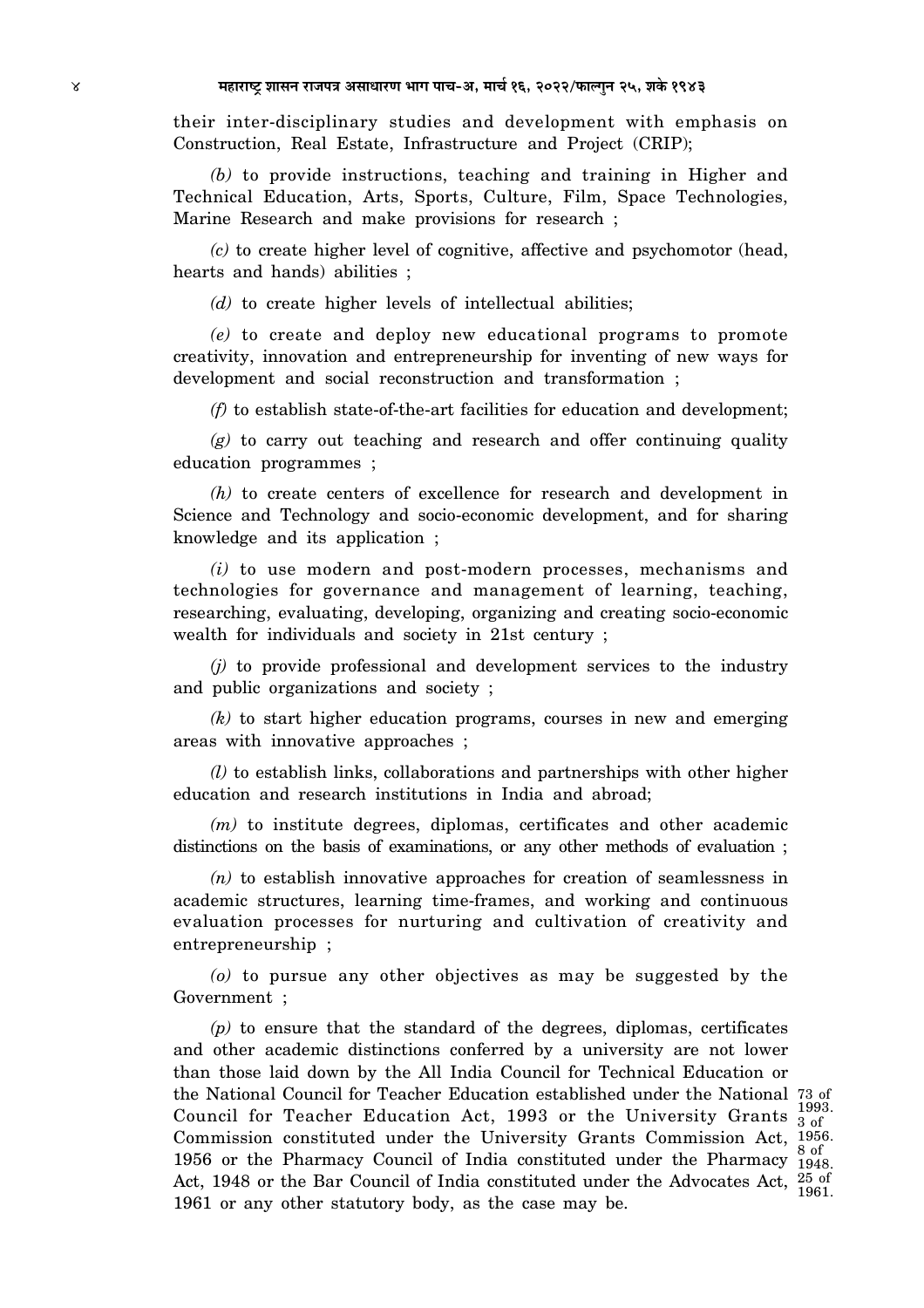5. The university shall have the following powers and functions, Powers and  $namely:$   $-$ 

functions of university.

*(i)* to make provisions and adopt all measures (including adoption and updating of the curricula) in respect of study, teaching and research, relating to the courses through traditional as well as new innovative modes including on-line education mode ;

*(ii)* to institute and confer degrees, diplomas, certificates, awards, grades, credits and academic distinctions;

*(iii)* to conduct and hold examinations;

*(iv)* to provide for the degrees, diplomas, certificates, equivalent or corresponding to the degrees, diplomas, certificates of other recognized universities, Boards or Councils ;

*(v)* to take all necessary measures for setting up campus;

*(vi)* to set up central library, departmental libraries, museums and allied matters;

*(vii)* to institute and confer honorary degrees as may be prescribed;

*(viii)* to institute and award fellowships, scholarships, studentships as may be specified ;

*(ix)* to take special measures for spreading educational facilities among the educationally backward strata of the society;

*(x)* to encourage and promote sports and other extra-curricular activities ;

*(xi)* to create technical, administrative and other necessary posts and to make appointments thereto;

*(xii)* to undertake research projects on mutually acceptable terms and conditions ;

*(xiii)* to provide consultancy services;

*(xiv)* to frame statutes, ordinances, rules and regulations for carrying out the objects of the university in accordance with the provisions of the Act ;

*(xv)* to encourage and promote co-curricular activities for personality development of the teachers, students and employees of the university ;

*(xvi)* to provide for dual degrees, diplomas or certificates *vis-a-vis* other universities on reciprocal basis within and outside the country, as per instructions of the State Government, Government of India and University Grants Commission ;

*(xvii)* to make provisions for integrated courses in different disciplines in the educational programmes of the university ;

*(xviii)* to set-up colleges, institutions, off-campus centers and study centres only in the State, as per the instructions issued by the State Government, Central Government and University Grants Commission, from time to time ;

*(xix)* to receive donations, gifts and grants and to acquire, hold, manage and dispose of any property, movable or immovable, including trust or endowed property within or outside the State for the purposes and objects of the university and to invest funds ;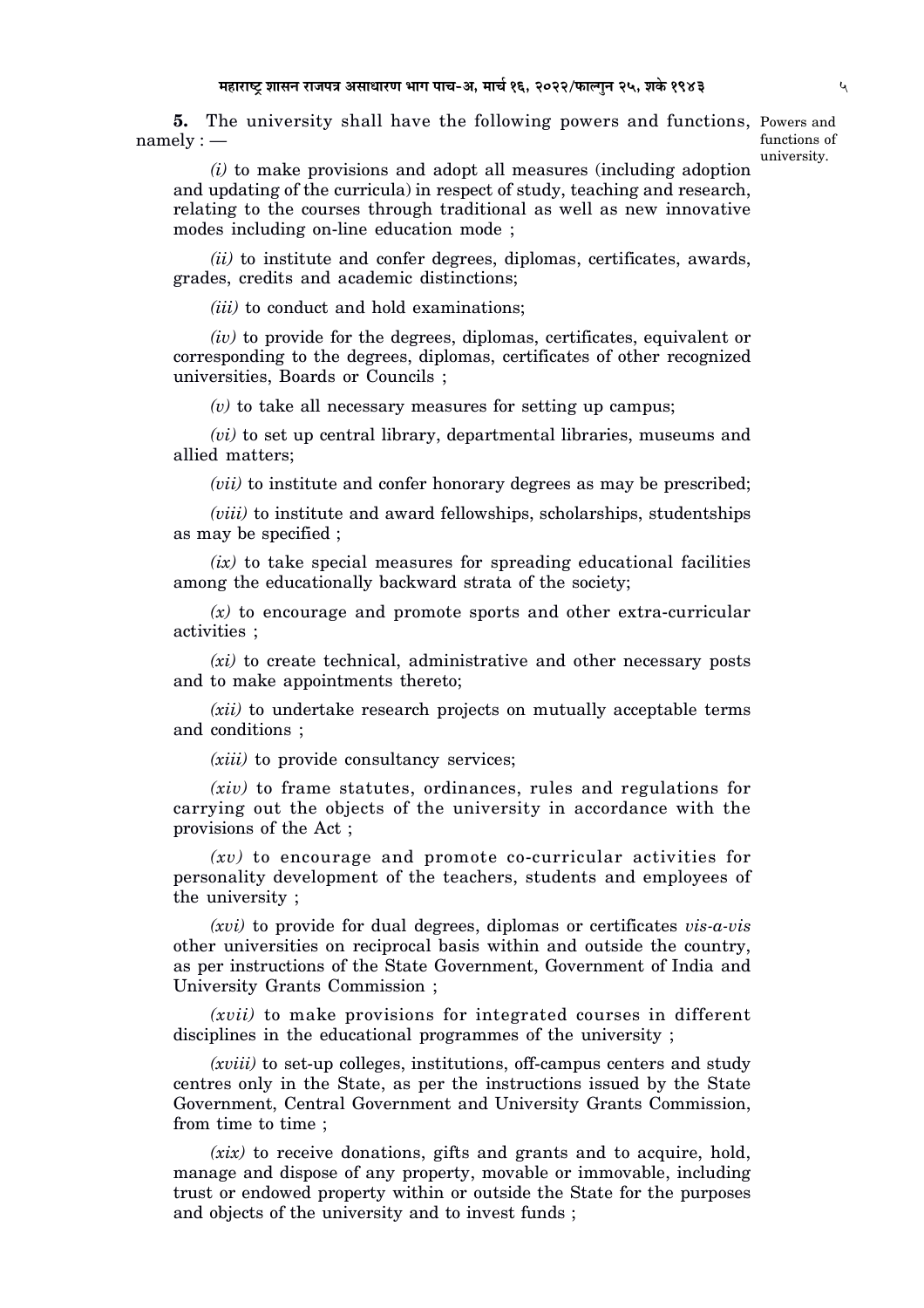*(xx)* to prescribe the fee structure for various courses, from time to time, as per the provisions of this Act;

*(xxi)* to demand and receive payments of such fees and other charges as may be specified, from time to time ;

*(xxii)* to seek collaboration with other institutions on mutually acceptable terms and conditions ;

*(xxiii)* to determine salaries, remunerations and honoraria to teachers and employees of the university in accordance with the norms, specified by the University Grants Commission and the other regulatory bodies;

*(xxiv)* to organize and to undertake extra-mural teaching and extension services ;

*(xxv)* to establish and maintain, halls and hostels ;

*(xxvi)* to recognize, supervise and control halls and hostels not maintained by the university for the residence of the students and to withdraw any such recognition :

*(xxvii)* to regulate and enforce discipline among students and employees of the university and to take such disciplinary measures as may be deemed necessary ;

*(xxviii)* to make arrangements for promoting health and general welfare of the students and the employees of the university ;

*(xxix)* to co-operate with any other university in and outside the country, authority or any public or private body, having in view the promotion of purposes and objects similar to those of the university for such purposes as may be agreed upon, on such terms and conditions as may, from time to time, be specified ;

*(xxx)* to provide for the printing, re-printing and publication of research and other work, including text books, which may be issued by the university ;

*(xxxi)* to comply and follow, from time to time, the provisions of the University Grants Commission (Establishment of and Maintenance of Standards in Private Universities) Regulations, 2003 or any other regulations or directions issued by the University Grants Commission ;

*(xxxii)* to comply with and carry out directives issued by the State Government, from time to time, with reference to above powers, duties and responsibilities of the university ;

*(xxxiii)* to do all such things as may be necessary, incidental or conducive to the attainment of all or any of the objects of the university.

University open to all.

**6.** *(1)* No citizen of India shall be excluded from any office of the university or from membership of any of its authorities, bodies or committees, or from appointment to any post, or from admission to any degree, diploma, certificate or other academic distinction or course of study on the ground only of sex, race, creed, class, caste, place of birth, religious belief or profession, or political or other opinion.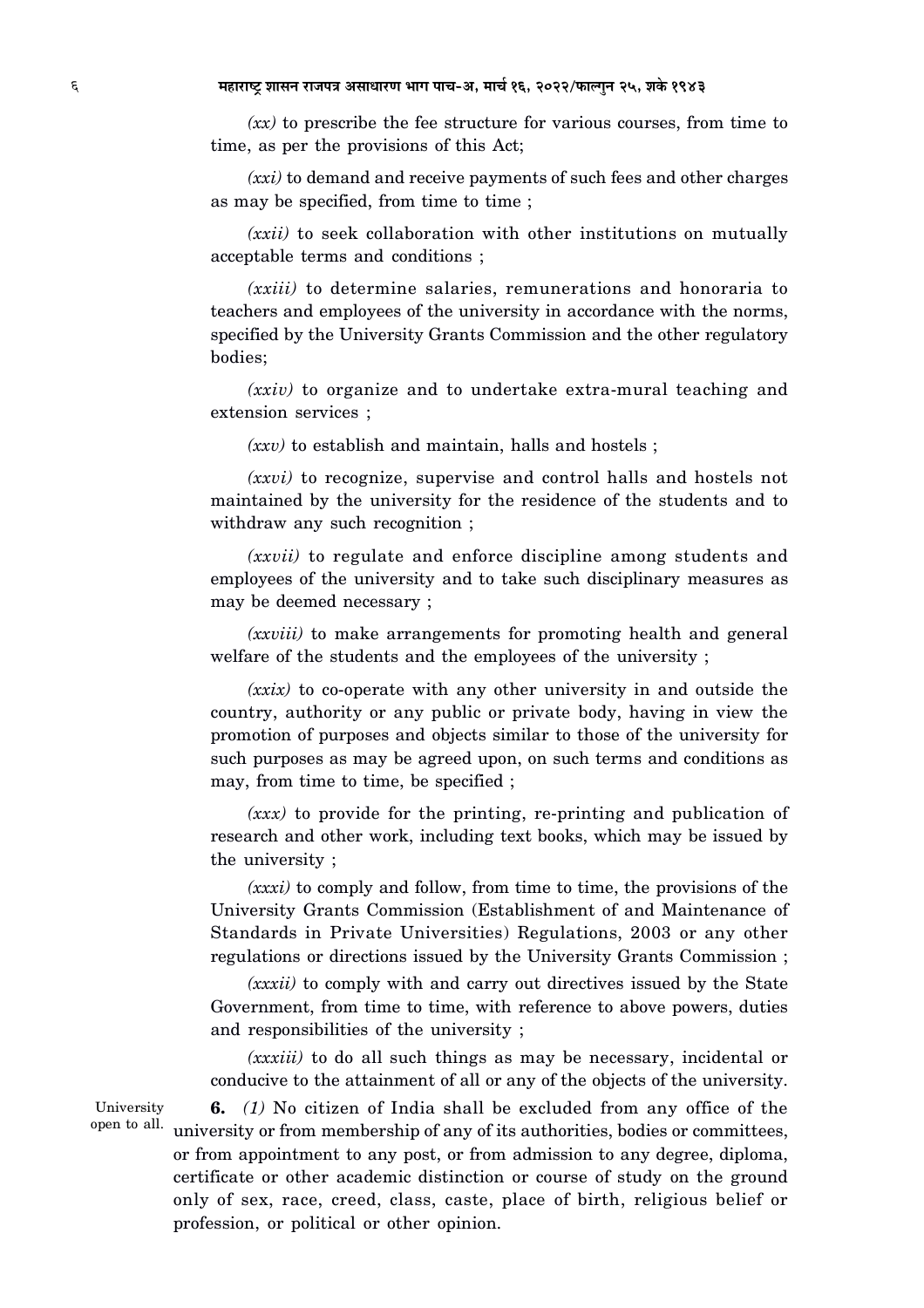*(2)* The university shall adopt the Government policy and orders issued, from time to time, in regard to the reservation for Scheduled Castes, Scheduled Tribes, De-notified Tribes (*Vimukta Jatis*), Nomadic Tribes, Other Backward Classes, Special Backward Category and Economically Weaker Section (EWS) for the purpose of admission of students in the university departments and institutions.

*(3)* The university shall adopt the general policy of the State Government in regard to the welfare of various categories of weaker sections of the society and minorities as directed by the State Government, from time to time.

**7.** The university shall be self-financed and it shall not be entitled to University to receive any grant or other financial assistance from the Government.

**8.** (1) The sponsoring body shall establish a permanent statutory fund Endowment to be called the "Endowment Fund for the university" which shall comprise Fund. of at least ten crore rupees which may be increased *suo motu* but shall not be decreased.

*(2)* The Endowment Fund shall be kept as security deposit to ensure strict compliance of the provisions of this Act or rules, regulations, statutes or ordinances made thereunder.

*(3)* The Government shall have the powers to forfeit, in the prescribed manner, a part or whole of the Endowment Fund in case the university or the sponsoring body contravenes any of the provisions of this Act, rules, statutes, ordinances or regulations made thereunder.

*(4)* Income from Endowment Fund may be utilized for the development of infrastructure of the university but shall not be utilized to meet out the recurring expenditure of the university.

*(5)* The amount of Endowment Fund shall be kept invested, until the dissolution of the university, by way of long term securities received or guaranteed by the Government subject to the condition that the amount so invested from the Fund shall not be withdrawn without the permission of the Government.

*(6)* The certificates of the long term securities shall be kept in the safe custody of the Government; and the Government shall have the right to encash the deposit amount for the purpose mentioned in sub-section *(3)*.

**9.** The university shall also establish a fund, which shall be called the General Fund. General Fund to which the following shall be credited, namely :—

*(i)* fees and other charges received by the university ;

*(ii)* any contribution made by the sponsoring body ;

*(iii)* any income received from consultancy and other works undertaken by the university ;

*(iv)* bequests, donations, endowments and any other grants ; and

*(v)* all other sums received by the university.

10. The General Fund shall be utilized for meeting all expenses, Application of recurring or non-recurring in connection with the affairs of the university : General Fund.

Provided that, no expenditure shall be incurred by the university in excess of the limits for total recurring expenditure and total non-recurring expenditure for the year, as may be fixed by the Board of Management, without the prior approval of the Board of Management.

be selffinanced.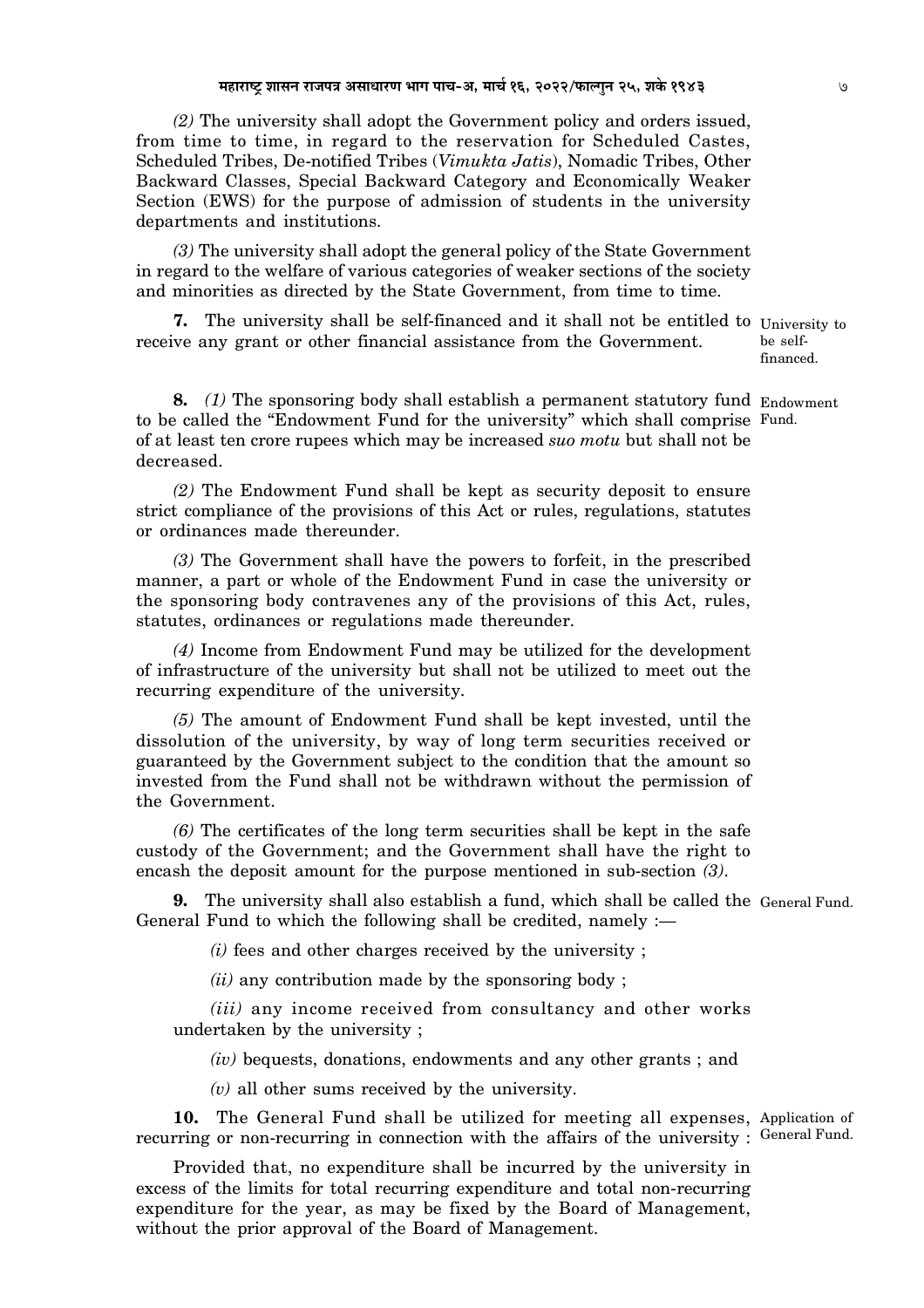Officers of university.

**11.** The following shall be the officers of the university, namely :—

*(i)* the President who shall also be the Chancellor ;

*(ii)* the Vice-Chancellor ;

*(iii)* Deans of Faculties ;

*(iv)* the Registrar ;

*(v)* the Chief Finance and Accounts Officer ;

*(vi)* the Controller of Examinations ; and

*(vii)* such other persons in the service of the university as may be declared by the statutes to be the officers of the university.

President. **12.** *(1)* The President shall be appointed by the sponsoring body for a period of three years, with the approval of the Government in such manner, as may be prescribed by the rules.

> *(2)* The eligibility criteria for the post of the President shall be as may be prescribed by the rules issued by the State Government.

*(3)* The President shall be the Head of the university.

*(4)* The President shall preside over at meetings of the Governing Body and convocation of the university for conferring the degrees, diplomas or other academic distinctions.

*(5)* The President shall have the following powers, namely :—

*(a)* to call for any information or record from any officer or authority of the university, relating to the affairs of the university ;

*(b)* to appoint the Vice-Chancellor ;

*(c)* to remove the Vice-Chancellor in accordance with the provisions of sub-section *(7)* of section 14 ;

*(d)* such other powers as may be specified by the statutes.

Removal of President. body, if it is satisfied that the incumbent,— **13.** The President may be removed from his office by the sponsoring

*(a)* becomes insane and stands so declared by a competent court; or

*(b)* has been convicted by a court for any offence involving moral turpitude; or

*(c)* become an undischarged insolvent and stands so declared by a competent court; or

*(d)* become physically unfit and incapable of discharging the functions or duties of the office due to protracted illness or physical disability; or

*(e)* willfully omitted or refused to carry out the provisions of this Act or has committed breach of any of the terms and conditions of the service contract or any other conditions laid down by the statutes, or has abused the powers vested in him or if the continuance of the President in the office has become detrimental to the interests of the university :

Provided that, the President shall be given a reasonable opportunity to show cause by the sponsoring body before taking recourse to action under clauses *(d)* and *(e)* for his removal from the said office.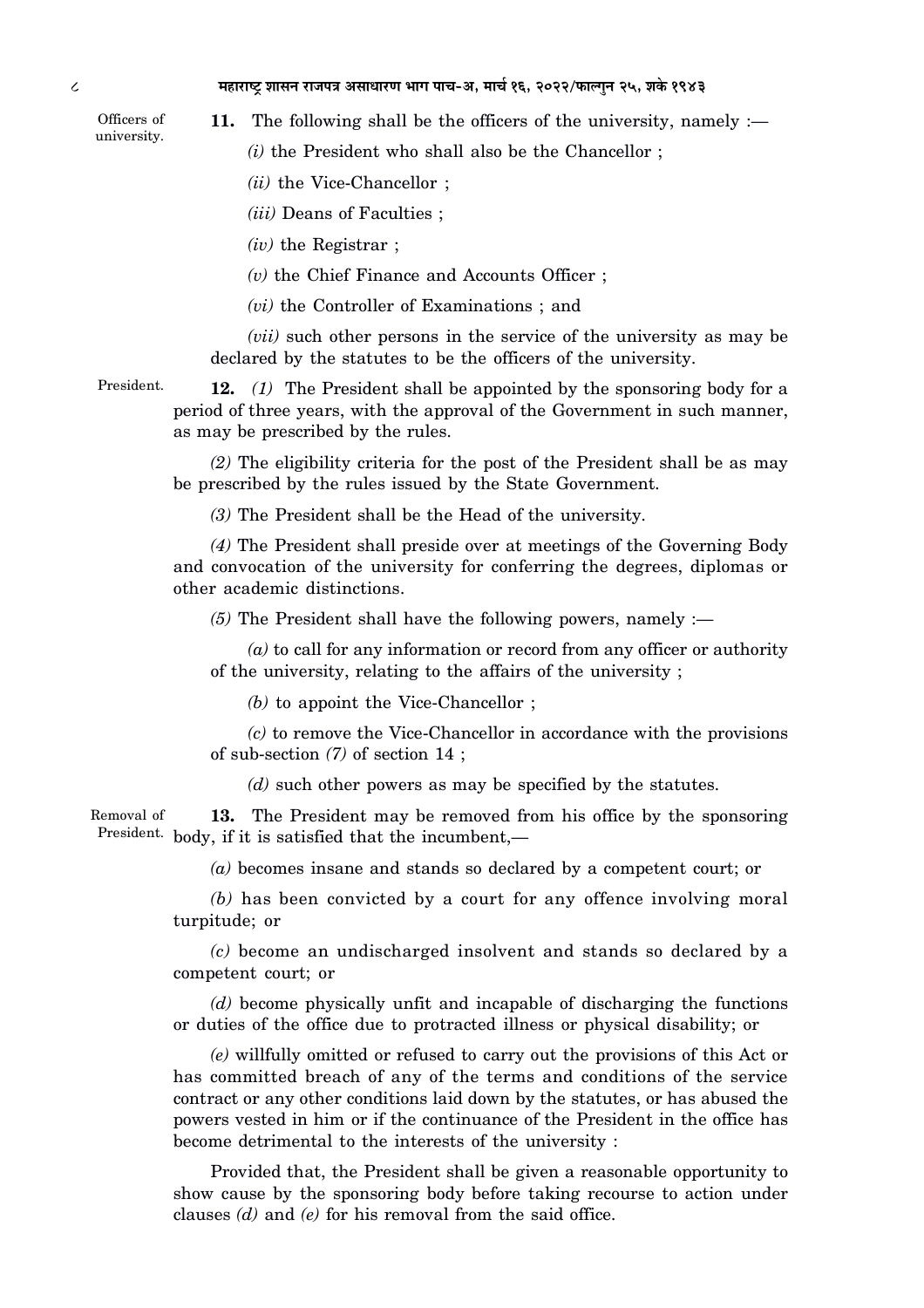14. (1) The Vice-Chancellor shall be appointed by the President, on Vicesuch terms and conditions as may be specified by statutes, from a panel of Chancellor. three persons recommended by the Governing Body and shall, subject to the provisions contained in sub-section *(7)*, hold office for a term of three years:

Provided that, after the expiry of the term of three years, the Vice-Chancellor shall be eligible for re-appointment for another term of three years:

Provided further that, the Vice-Chancellor shall continue to hold office even after the expiry of his term till the new Vice-Chancellor joins his duties, however, in any case, this period shall not exceed one year.

*(2)* The Vice-Chancellor shall be the principal executive and academic officer of the university and shall have the powers of superintendence and control over the affairs of the university and shall execute the decisions of various authorities of the university.

*(3)* The Vice-Chancellor shall preside over at the convocation of the university in the absence of the President.

*(4)* If in the opinion of the Vice-Chancellor, it is necessary to take immediate action on any matter for which powers are conferred on any other authority by or under this Act, he may take such action as he deems necessary and shall at the earliest opportunity thereafter, report his action to such officer or authority as would have in the ordinary course dealt with the matter :

Provided that, if in the opinion of the concerned officer or authority such action should not have been taken by the Vice-Chancellor, then such case shall be referred to the President, whose decision thereon shall be final.

*(5)* If, in the opinion of the Vice-Chancellor, any decision of any authority of the university is outside the powers conferred by this Act or statutes, ordinances, regulations or rules made thereunder or is likely to be prejudicial to the interests of the university, he shall request the concerned authority to revise its decision within fifteen days from the date of decision and in case the authority refuses to revise such decision wholly or partly or fails to take any decision within fifteen days, then such matter shall be referred to the President and his decision thereon shall be final.

*(6)* The Vice-Chancellor shall exercise such powers and perform such duties as may be specified by the statutes or the ordinances.

*(7)* If at any time upon representation received or otherwise and after making such inquiry as may be deemed necessary, the situation so warrants and if the continuance of the Vice-Chancellor is not in the interests of the university, the President with approval of the Governing Body may, by an order in writing stating the reasons therein, ask the Vice-Chancellor to relinquish his office from such date as may be specified in the order :

Provided that, before taking an action under this sub-section, the Vice-Chancellor shall be given an opportunity of being heard.

15. (1) The Deans of Faculties shall be appointed by the President in Deans of such manner and on such terms and conditions of service as may be specified Faculties. by the statutes.

*(2)* The Deans of Faculties shall assist the Vice-Chancellor in managing the academic and other affairs of the university and shall exercise such powers and perform such functions as may be prescribed by the regulations or be entrusted by the President and Vice-Chancellor.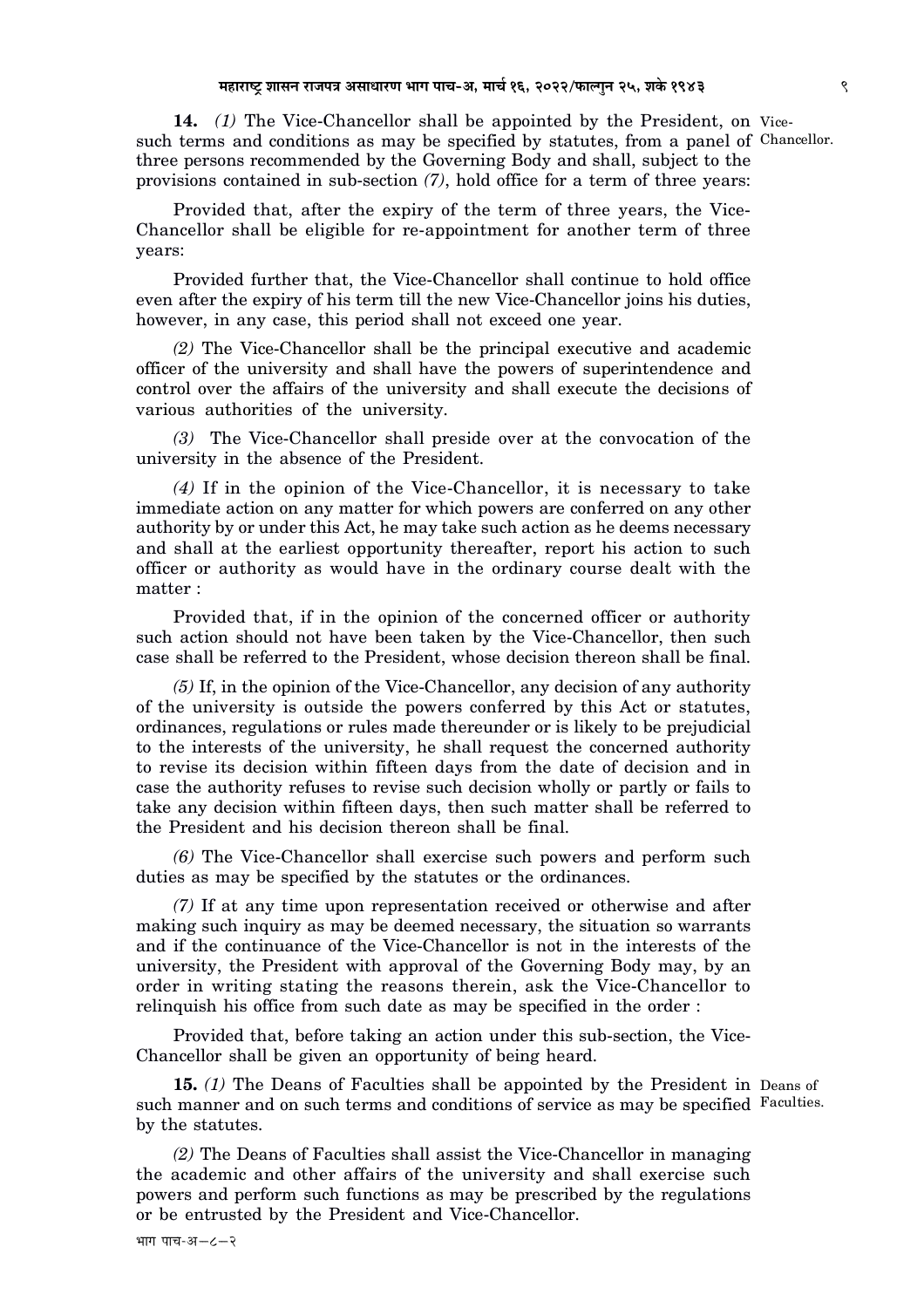Registrar.

**16.** *(1)* The Registrar shall be appointed by the President in such manner and on such terms and conditions of service as may be specified by the statutes.

*(2)* The Registrar shall be the Chief Administrative Officer of the university. Subject to the decision of the authorities of the university, he shall have the power to enter into agreement, contract, sign documents and authenticate records on behalf of the university. He shall exercise such powers and perform such duties as may be specified by the statutes.

*(3)* The Registrar shall be the Member-Secretary of the Governing Body, Board of Management and Academic Council, but shall not have the right to vote.

*(4)* The Registrar shall be the custodian of the records, the common seal and such other property of the university as the Governing Body may, commit to his charge.

*(5)* The Registrar shall exercise such other powers and perform such other duties as may be prescribed by or under this Act, or, as may be conferred on him by the statutes or, may be assigned to him, by the Vice-Chancellor, from time to time.

Examinations. President in such manner and on such terms and conditions of service as **17.** *(1)* The Controller of Examinations shall be appointed by the may be specified by the statutes.

> *(2)* The Controller of Examinations shall be the Principal officer-in-charge of the conduct of examinations and tests of the university and declarations of their results. He shall discharge his functions under the superintendence, directions and guidance of the Vice-Chancellor.

> *(3)* The Controller of Examinations shall be a full-time salaried officer of the university and shall work directly under the direction and control of the Vice-Chancellor of the university. His appointment shall be for a term of three years and he shall be eligible for re-appointment for a term not exceeding three years. The qualifications and experience for the purpose of selection of the Controller of Examinations shall be such as may be prescribed by the statutes.

*(4)* The Controller of Examinations shall be responsible for,—

*(a)* preparing and announcing in advance the calendar of examinations;

*(b)* arrangement for printing of question papers;

*(c)* arrangement for the timely publication of result of examinations and other tests;

*(d)* taking disciplinary action where necessary against the candidates, paper-setters, examiners, moderators, or any other persons connected with examinations and found guilty of malpractices in relations to the examinations;

*(e)* reviewing from time to time, the results of the university examinations and forward reports thereon to the Academic Council;

*(f)* the Controller of Examinations shall exercise such other powers and perform such other duties as may be prescribed or assigned to him.

Controller of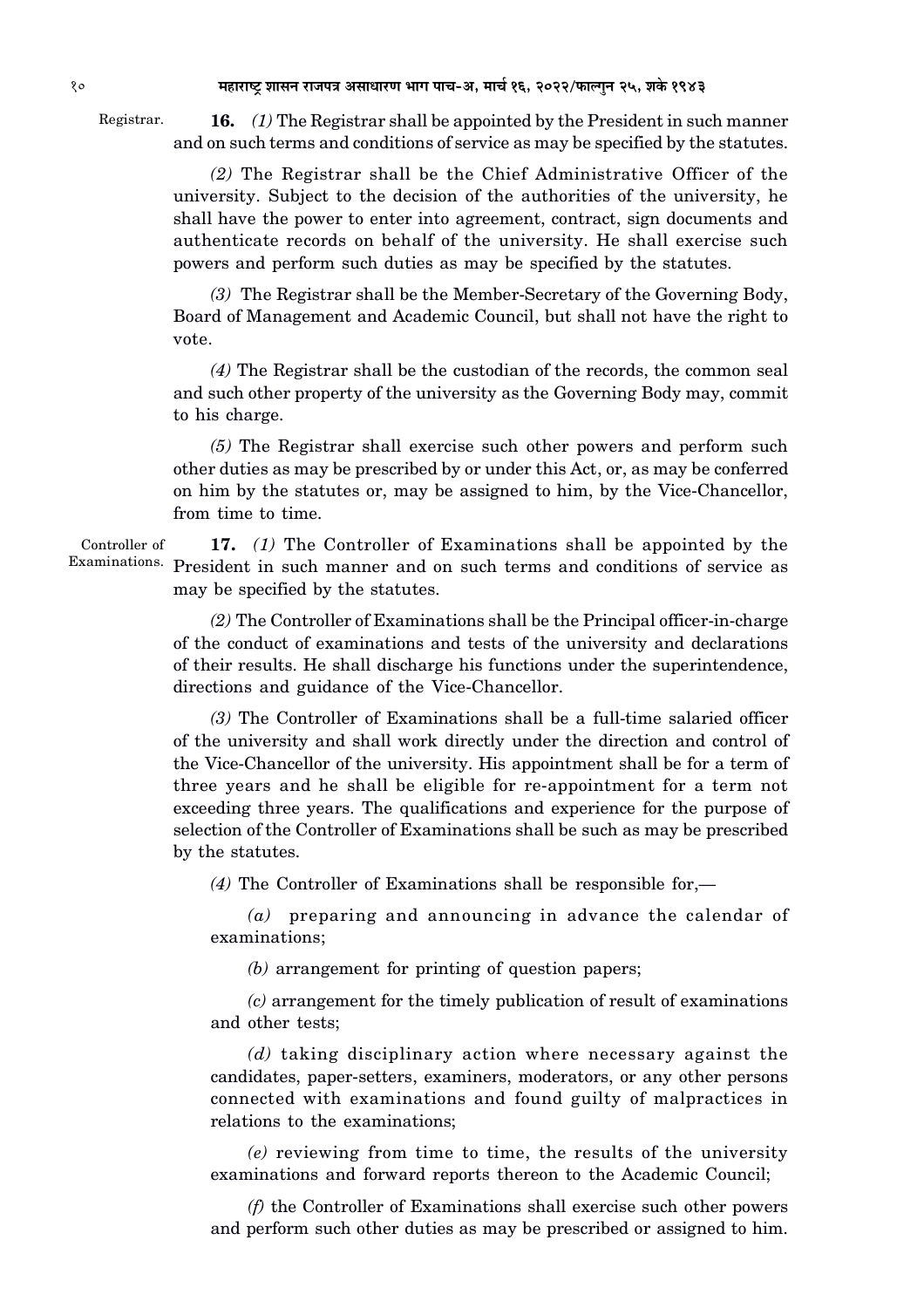18. (1) The Chief Finance and Accounts Officer shall be the principal Chief Finance and Accounts Officer. finance, accounts and audit officer of the university.

*(2)* The Chief Finance and Accounts Officer shall be appointed by the President in such manner and on such terms and conditions of service as may be specified by the statutes.

*(3)* The Chief Finance and Accounts Officer shall exercise such powers and perform such duties, as may be specified by the statutes.

19. (1) The university may appoint such other officers as may be Other officers. necessary for its functioning.

*(2)* The manner of appointment of other officers of the university, the terms and conditions of service of such officers and their powers and functions shall be such as may be specified by the statutes.

**20.** The following shall be the authorities of the university, namely :— Authorities of university.

*(a)* the Governing Body ;

*(b)* the Board of Management ;

*(c)* the Academic Council;

*(d)* the Board of Examinations ; and

*(e)* such other authorities as may be declared by the statutes to be the authorities of the university.

21. (1) The Governing Body of the university shall consist of the Governing Body. following members, namely :—

*(a)* the President ;

*(b)* the Vice-Chancellor ;

*(c)* five persons, nominated by the sponsoring body out of whom two shall be eminent educationists ;

*(d)* one expert of management or information technology from outside the university, nominated by the President ;

*(e)* two persons, nominated by the State Government ;

*(f)* two representatives of the industries to be nominated by the President ; and

*(g)* the Registrar of the university shall be the permanent invitee to the Governing Body but shall not have right to vote.

*(2)* The Governing Body shall be the supreme authority of the university.

*(3)* The Governing Body shall have the following powers, namely :—

*(a)* to provide general superintendence and directions and to control functioning of the university by using all such powers as are provided by this Act or the statutes, ordinances, regulations or rules made thereunder ;

*(b)* to review the decisions of other authorities of the university in case they are not in conformity with the provisions of this Act or the statutes, ordinances, regulations or rules made thereunder ;

*(c)* to approve the budget and annual report of the university ;

*(d)* to lay down the policies to be followed by the university ;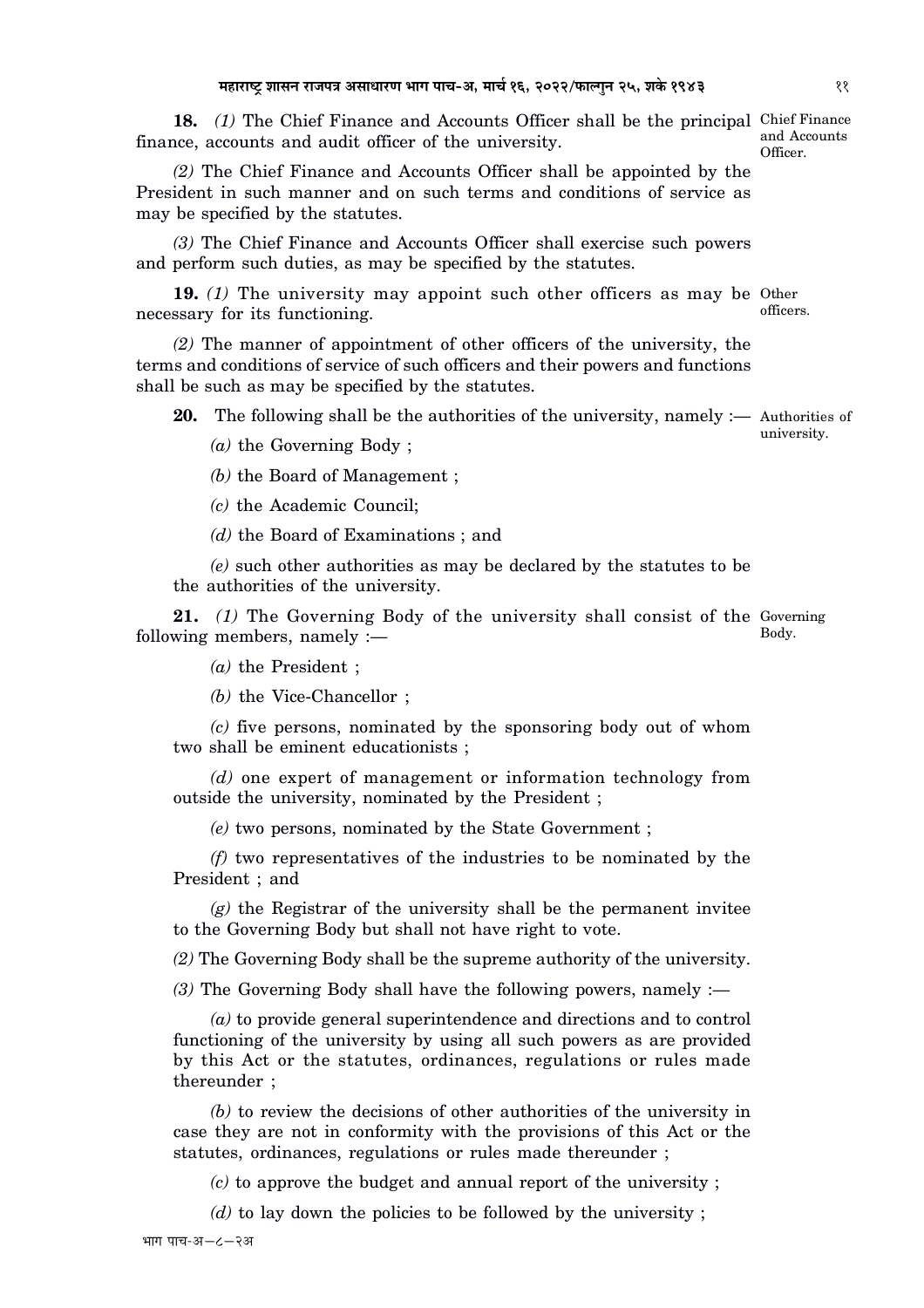12 **¨É½þÉ®úɹ]Åõ ¶ÉɺÉxÉ ®úÉVÉ{ÉjÉ +ºÉÉvÉÉ®úhÉ ¦ÉÉMÉ {ÉÉSÉ-+ú, ¨ÉÉSÉÇ 16, 2022/¡òɱMÉÖxÉ 25, ¶ÉEäò 1943**

*(e)* to recommend to the sponsoring body about the voluntary liquidation of the university if a situation arises when smooth functioning of the university does not remain possible, in spite of all efforts; and

*(f)* such other powers as may be prescribed by the statutes.

*(4)* The Governing Body shall meet at least thrice in a calendar year.

*(5)* The quorum for meetings of the Governing Body shall be five.

Board of Management. namely :— **22.** *(1)* The Board of Management shall consist of the following members,

*(a)* the Vice-Chancellor;

*(b)* two members of the Governing Body, nominated by the sponsoring body;

*(c)* two Deans of the university, by rotation, to be nominated by the Vice Chancellor;

*(d)* three persons, who are not the members of the Governing Body, nominated by the sponsoring body; and

*(e)* three persons from amongst the teachers, nominated by the sponsoring body.

*(2)* The Vice-Chancellor shall be the Chairperson of the Board of Management.

*(3)* The powers and functions of the Board of Management shall be such as may be specified by the statutes.

*(4)* The Board of Management shall meet at least once in every two months.

*(5)* The quorum for meetings of the Board of Management shall be five.

Academic Council. such other members as may be specified by the statutes. **23.** *(1)* The Academic Council shall consist of the Vice-Chancellor and

> *(2)* The Vice-Chancellor shall be the e*x officio* Chairperson of the Academic Council.

> *(3)* The Academic Council shall be the principal academic body of the university and shall, subject to the provisions of this Act and the rules, statutes and ordinances made thereunder, co-ordinate and exercise general supervision over the academic policies of the university.

> *(4)* The quorum for meetings of the Academic Council shall be such as may be specified by the statutes.

Board of

Examination. the university for conducting the examinations and making policy decisions **24.** *(1)* The Board of Examination shall be the principal authority of in regard to organizing and holding examinations, improving the system of examinations, appointing the paper–setters, examiners and moderators and also prepare the schedule of dates for holding the examinations and declaration of the results. The Board of Examination shall also oversee and regulate the conduct of examinations in the study centers or any center related to the university.

> *Explanation*.—For the purposes of this section and of section 38, the expression "schedule of examinations" means a table giving details about the time, day and date of the commencement of each paper which is a part of a scheme of examinations and shall also include the details about the practical examinations.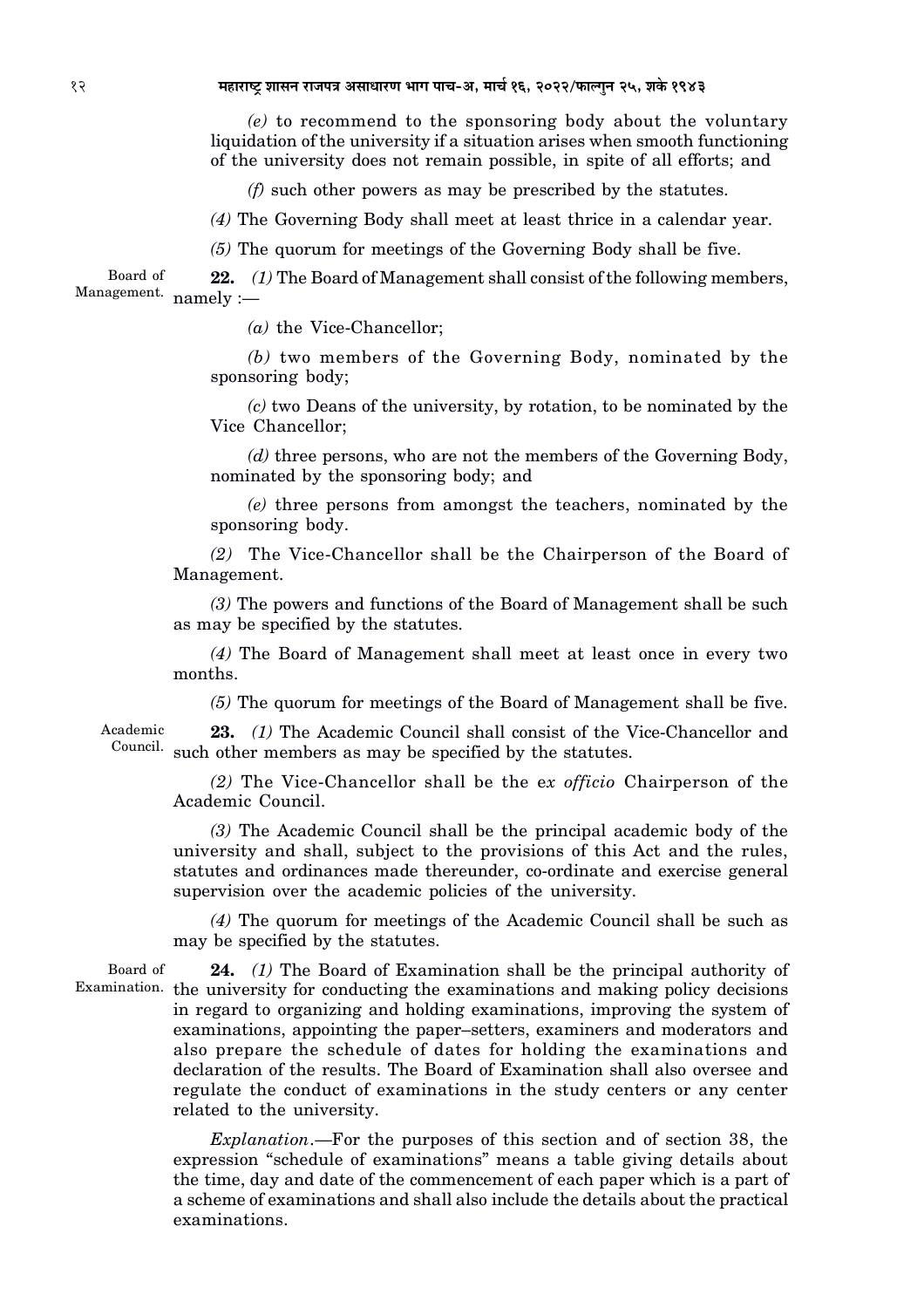*(2)* The Board of Examination shall consist of the following members, namely :--

*(a)* the Vice-Chancellor – Chairperson ;

- *(b)* Professor of each subject Member ;
- *(c)* one evaluation expert, co-opted by the Board of Examination – Member ;
- *(d)* the Controller of Examinations Member Secretary.

*(3)* The powers and functions of the Board of Examination shall be such as may be laid down by the statutes.

25. The constitution, powers and functions of other authorities of the Other university shall be such as may be specified by the statutes.

26. A person shall be disqualified for being a member of any of the Disauthorities or bodies of the university, if he,—

*(i)* is of unsound mind and stands so declared by a competent court; or

*(ii)* has been convicted of any offence involving moral turpitude; or

*(iii)* is conducting or engaging himself in private coaching classes; or

*(iv)* has been punished for indulging in or promoting unfair practices in the conduct of any examination, in any form, anywhere.

27. No act or proceeding of any authority or body of the university Vacancies not shall be invalid merely by reason of any vacancy or defect in the constitution to invalidate thereof.

proceedings of any authority or body of university.

28. In case there occurs any casual vacancy in any authority or body of Filling of the university, due to the death, resignation or removal of a member, the <sup>casual</sup> same shall be filled, as early as possible, by the person or body who appoints vacancies. or nominates the member, whose place becomes vacant and person appointed or nominated to a casual vacancy shall be a member of such authority or body for the residue of the term of such member in whose place he has been so appointed or nominated.

29. (1) The authorities or officers of the university may constitute Committees. committees with such terms of reference for specific tasks to be performed by such committees as may be necessary.

*(2)* The constitution of such committees shall be such as may be specified by the statutes.

**30.** (1) The First Statutes of the university shall be made by the First Governing Body and shall be submitted to the Government for its approval. Statutes.

*(2)* Subject to the provisions of this Act, and the rules made thereunder, the First Statutes of the university may provide for all or any of the following matters, namely :—

*(a)* the constitution, powers and functions of the authorities and other bodies of the university as may be constituted, from time to time;

authorities.

qualification.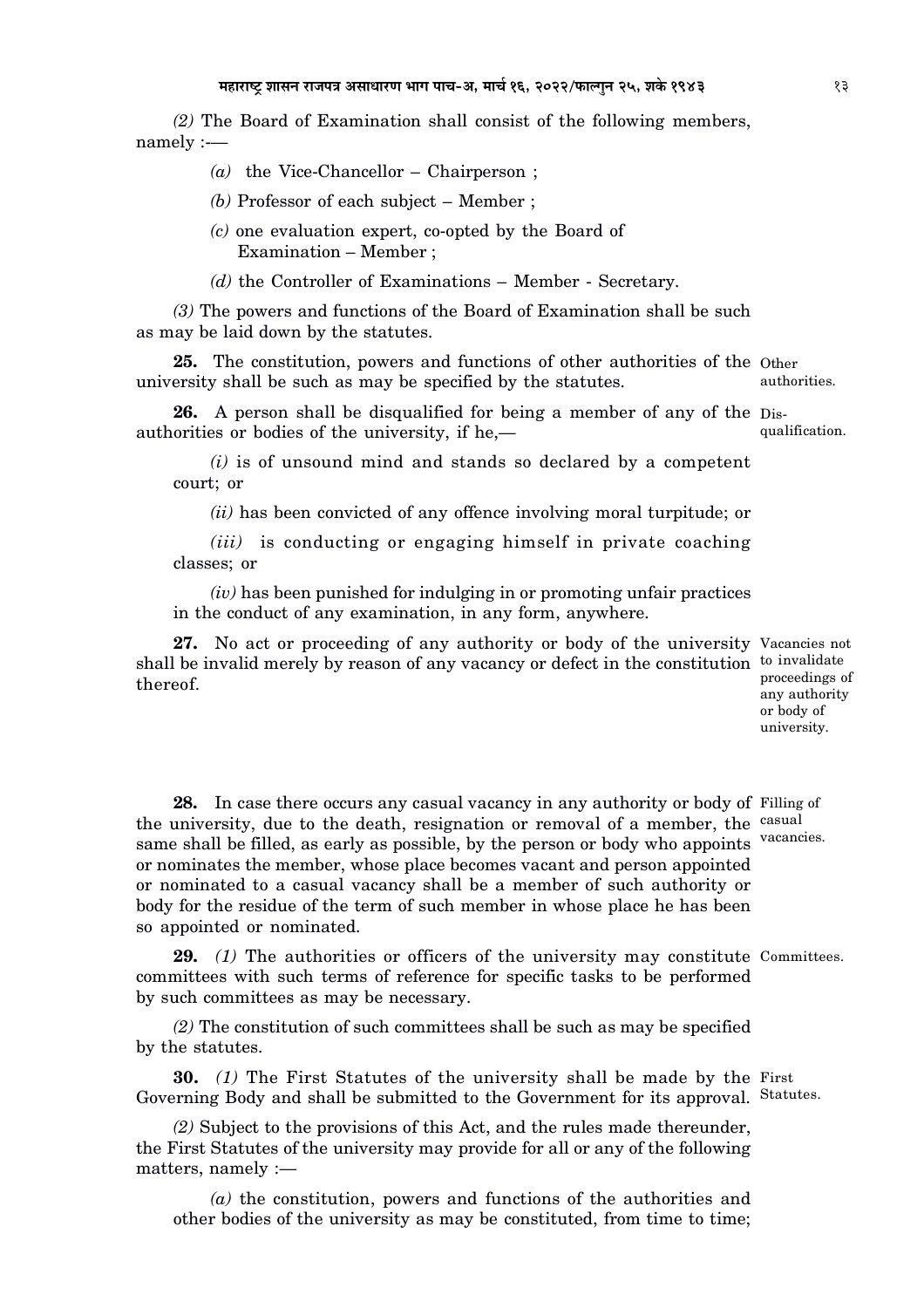*(b)* the terms and conditions of appointment of the Vice-Chancellor and his powers and functions ;

*(c)* the manner of appointment and terms and conditions of service of the Deans of Faculties, Registrar and Chief Finance and Accounts Officer and their powers and functions ;

*(d)* the manner of appointment and terms and conditions of service of the employees and their powers and functions ;

*(e)* the procedure for arbitration in case of disputes between the employees, students and the university ;

*(f)* the conferment of honorary degrees ;

*(g)* the provisions regarding exemption of students from payment of tuition fee and for awarding to them scholarships and fellowships ;

*(h)* provisions regarding the policy of admissions, number of seats in different courses including regulation of reservation of seats ; and

*(i)* provisions regarding fees to be charged from the students.

*(3)* The Government shall consider the First Statutes, submitted by the university and shall within four months from the date of its receipt give its approval thereon with such modifications, if any, as it may deem necessary.

*(4)* The Government shall publish the First Statutes, as approved by it, in the *Official Gazette* and thereafter, such Statutes shall come into force from date of such publication.

Subsequent statutes. thereunder, the subsequent statutes of the university may provide for all or **31.** *(1)* Subject to the provisions of this Act and the rules made any of the following matters, namely :—

*(a)* creation of the new authorities of the university ;

*(b)* accounting policy and financial procedure ;

*(c)* representation of teachers in the authorities of the university;

*(d)* creation of new departments and abolition or restructuring of existing department ;

*(e)* institution of medals and prizes ;

*(f)* creation of posts and procedure for abolition of posts;

*(g)* revision of fees;

*(h)* alteration of the number of seats in different syllabi ; and

*(i)* all other matters which under the provisions of this Act are to be specified by the statutes.

*(2)* The statutes of the university other than the First Statutes shall be made by the Board of Management with the approval of the Governing Body.

*(3)* The Board of Management may, from time to time, make new or additional statutes or may amend or repeal the statutes so made in the manner hereinafter provided in this section :

Provided that, the Board of Management shall not make any statute or any amendment in the statutes affecting the status, powers or constitution of any existing authority of the university until such authority has been given an opportunity of expressing an opinion on the proposal, and any opinion so expressed shall be in writing and shall be considered by the Governing Body.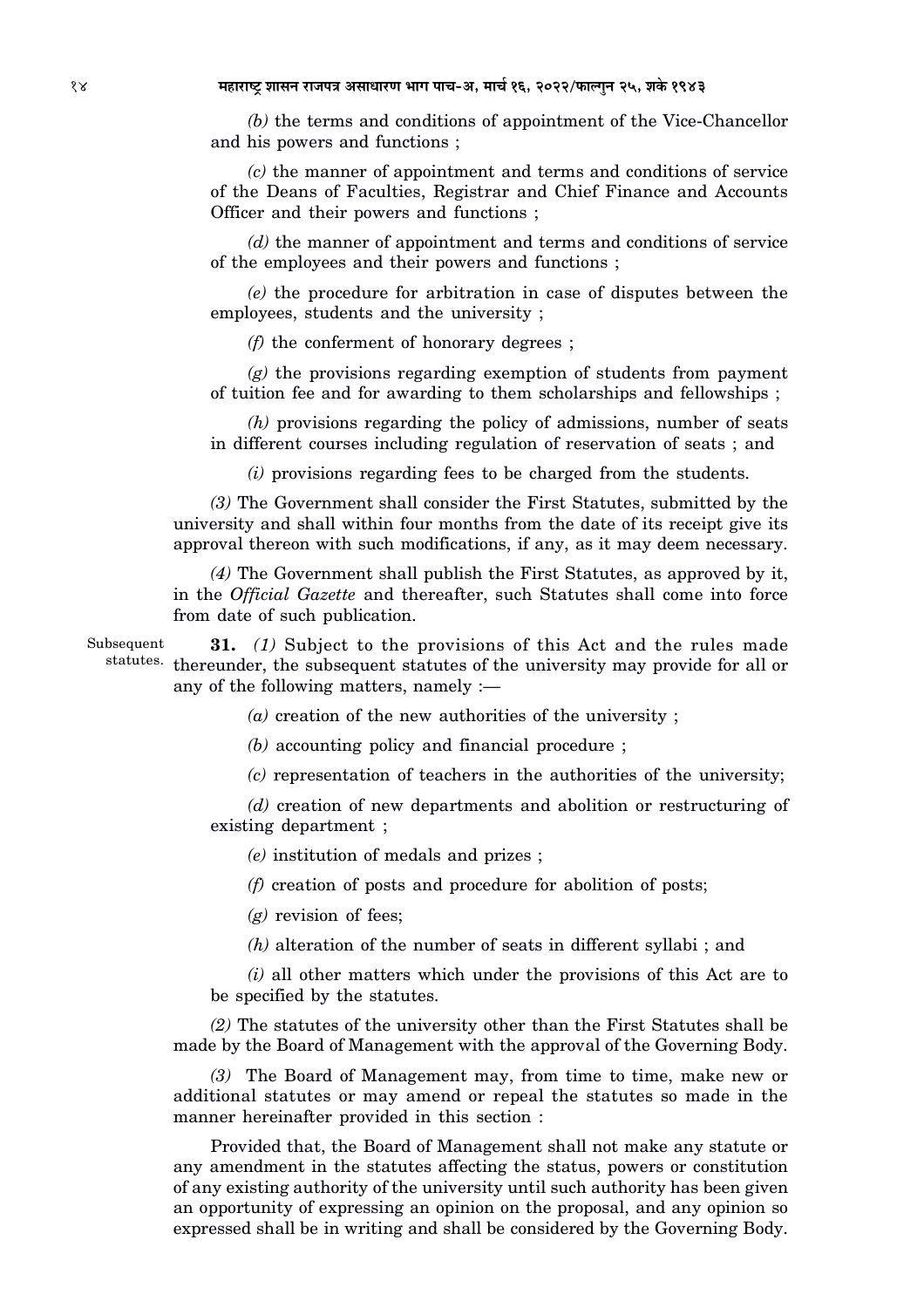*(4)* Every such statute or addition to the statutes or any amendment or repeal of the statutes shall be subject to the approval of the Government :

Provided that, no statutes shall be made by the Board of Management affecting the discipline of students and standards of teaching, education and examination except in consultation with the Academic Council.

**32.** (1) The First Ordinances of the university shall be made by the the First Governing Body and shall be submitted to the Government for its approval. Ordinances.

*(2)* Subject to the provisions of this Act or the rules or statutes made thereunder, the Board of Management may make such First Ordinances with the approval of the Governing Body as it deems appropriate for the furtherance of the objects of the university and such ordinances may provide for all or any of the following matters, namely :—

*(a)* the admission of students to the university and their enrollment as such;

*(b)* the courses of study to be laid down for the degrees, diplomas and certificates of the university ;

*(c)* the award of the degrees, diplomas, certificates and other academic distinctions, the minimum qualifications for the same and the means to be taken relating to the granting and obtaining of the same;

*(d)* the conditions for awarding of fellowships, scholarships, stipends, medals and prizes ;

*(e)* the conduct of examinations, including the terms of office and manner of appointment and the duties of the examining bodies, examiners and moderators ;

*(f)* fees to be charged for the various courses, examinations, degrees and diplomas of the university ;

*(g)* the conditions of residence of the students in the hostels of the university ;

*(h)* provisions regarding disciplinary action against the students ;

*(i)* the creation, composition and functions of any other body which is considered necessary for improving the academic life of the university ;

*(j)* the manner of co-operation and collaboration with other universities and institutions of higher education ; and

*(k)* all other matters which are required to be provided by the ordinances under the provisions of this Act or the statutes made thereunder.

*(3)* The Government shall consider the First Ordinances submitted by the Vice-Chancellor under sub-section *(1)* and shall give its approval within four months from the date of its receipt, with such modifications, if any, as it may deem necessary.

**33.** (1) All ordinances other than the First Ordinances shall be made Subsequent by the Academic Council which after being approved by the Board of ordinances. Management shall be submitted to the Governing Body for its approval.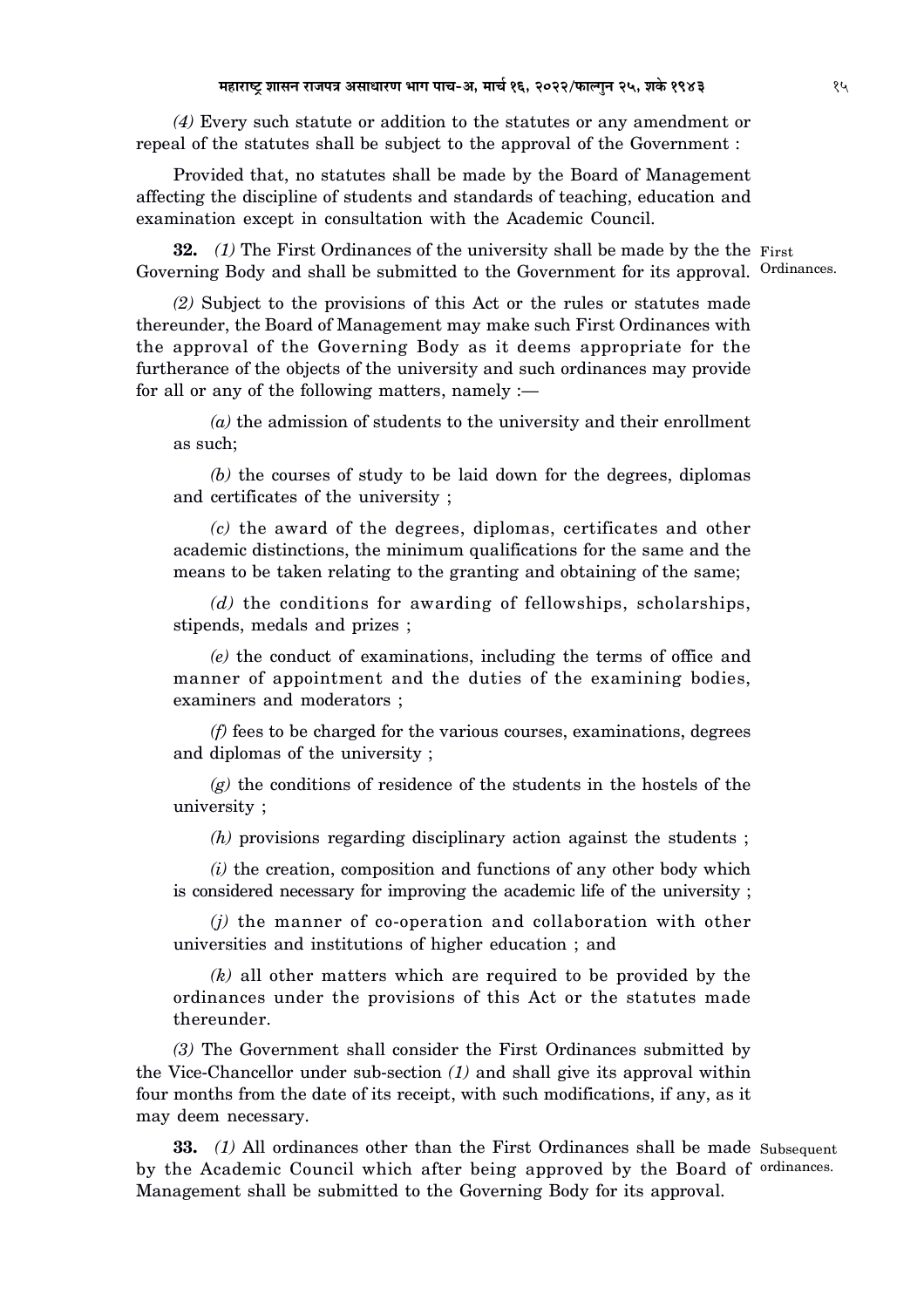16 **¨É½þÉ®úɹ]Åõ ¶ÉɺÉxÉ ®úÉVÉ{ÉjÉ +ºÉÉvÉÉ®úhÉ ¦ÉÉMÉ {ÉÉSÉ-+ú, ¨ÉÉSÉÇ 16, 2022/¡òɱMÉÖxÉ 25, ¶ÉEäò 1943**

*(2)* The Academic Council shall either modify the ordinances incorporating the suggestions of the Board of Management and the Governing Body or give reasons for not incorporating the suggestions, and shall return the ordinances along with such reasons, if any, the Board of Management and the Governing Body shall consider the suggestions of the Academic Council and shall approve the ordinances of the university with or without such modification and then the ordinances, as approved by the Governing Body shall come into force.

Regulations. **34.** The authorities of the university may, subject to the prior approval of the Board of Management, make regulations, consistent with the provisions of this Act and the rules, statutes and the ordinances made thereunder, for the conduct of their own business and of the committees appointed by them.

Admissions. **35.** *(1)* Admission in the university shall be made strictly on the basis of merit.

> *(2)* Merit for admission in the university may be determined either on the basis of marks or grade obtained in the qualifying examination, for admission and achievements in co-curricular and extra-curricular activities, or on the basis of marks or grade obtained in the entrance test conducted at State level, either by an association of the universities conducting similar courses or by any agency of the State:

> Provided that, the admission in professional and technical courses shall be made only through the entrance test.

> *(3)* Seats for admission in the university, for the students belonging to the Scheduled Castes, Scheduled Tribes, De-notified Tribes (*Vimukta Jattis*), Nomadic Tribes, Other Backward Classes, Special Backward Category and Economically Weaker Section (EWS) and students with disablitity, shall be reserved as per the policy of the State Government.

> *(4)* Out of the total approved intake capacity, forty per cent. of the seats shall be reserved for the students having domiciled in the State of Maharashtra.

Fee Fixation Committee. of the university. **36.** *(1)* There shall be a Fee Fixation Committee to fix the fee structure

> *(2)* The composition, term of the Committee and its members, mechanism and procedure to be followed by the Fee Fixation Committee shall be such as may be specified by the State Government, by notification in the *Official Gazette:*

> Provided that, every such notification shall, as soon as may be, laid before each House of the State Legislature.

> *(3)* The allowances and honorarium of the Chairman and members of the Fee Fixation Committee shall be such as may be specified by the State Government, from time to time, which shall be paid by the university.

Prohibition of capitation fee.

**37.** *(1)* No capitation fee shall be collected by or on behalf of the university or by any person who is in charge of, or is responsible for, the management of such institution, from or in relation to any student in consideration of his admission to and prosecution of any course of study or of his promotion to a higher standard or class in such institution.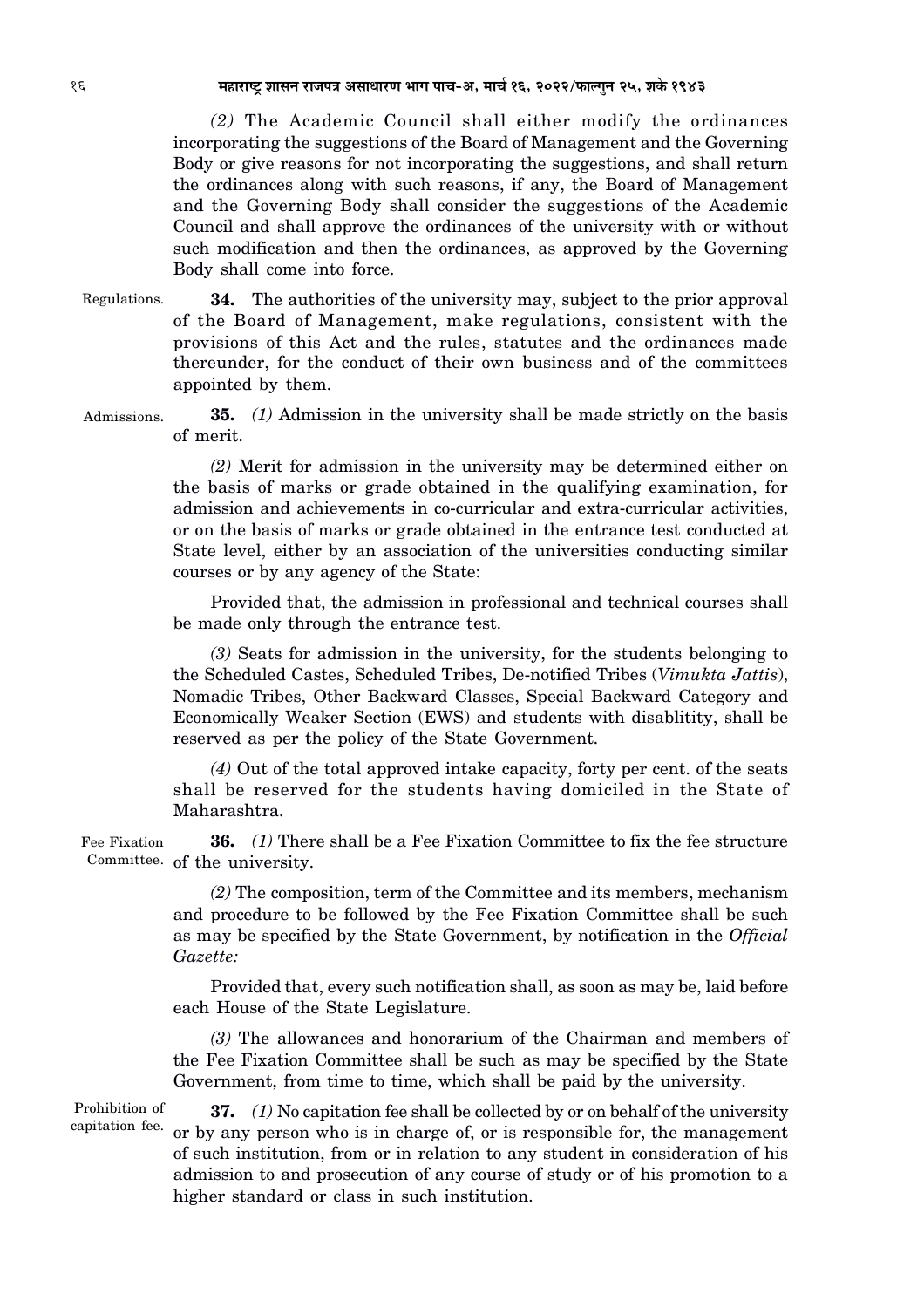Mah. VI Maharashtra Educational Institutions (Prohibition of Capitation Fee) Act, of 1988. 1987. *(2)* Notwithstanding anything contained in sub-section *(1)*, the management may in good faith collect or accept donations in cash or kind, in the prescribed manner, from benevolent persons or organization or public trusts or any other association of persons, for opening of new educational institutions or for creation of endowment fund for award of scholarship, prizes or the like, but while collecting or accepting such donations the management shall not reserve any seats in any educational institution run by it in consideration of such donations. Where in consideration of accepting such donations any seat is reserved for admission to any student in such institution such acceptance of donation shall be deemed to be collection of capitation fee, within the meaning of clause (*a*) of section 2 of the

**38.** At the beginning of each academic session and in any case not later Schdule of than 30<sup>th</sup> June of every calendar year, the university shall prepare and publish Examinations. a semester-wise or annual, as the case may be, Schedule of Examinations for each and every course conducted by it and shall strictly adhere to such Schedule:

Provided that, if for any reason whatsoever, university is unable to follow this Schedule, it shall, as soon as practicable, submit a report to the Government giving the detailed reasons for making a departure from the published Schedule of Examinations. The Government may, thereon, issue such directions as it may deem fit for better compliance in future.

**39.** (1) The university shall strive to declare the results of every Declaration of results. examination conducted by it within thirty days from the last date of the examination for a particular course and shall in any case declare the results latest within forty-five days from such date :

Provided that, if for any reason whatsoever, the university is unable to finally declare the results of any examination within the period of forty-five days, it shall submit a report incorporating the detailed reasons for such delay to the Government. The Government may, thereon, issue such directions as it may deem fit for better compliance in future.

*(2)* No examination or the results of an examination shall be held invalid only for the reasons that the university has not followed the Schedule of Examinations as stipulated in section 38 or that the university has failed to declare the results within the period specified in sub-section *(1).*

40. The convocation of the university shall be held in every academic Convocation. year in the manner as may be specified by the statutes for conferring the degrees, diplomas or for any other purpose.

41. The university shall obtain accreditation from the National Council Accreditation of university. of Assessment and Accreditation (NAAC), Bangalore, within three years of its establishment and inform the Government and such other regulating bodies which are connected with the courses taken up by the university about the grade provided by the National Council of Assessment and Accreditation (NAAC) to the university. The university shall get renewed such accreditation at an interval of every five years thereafter.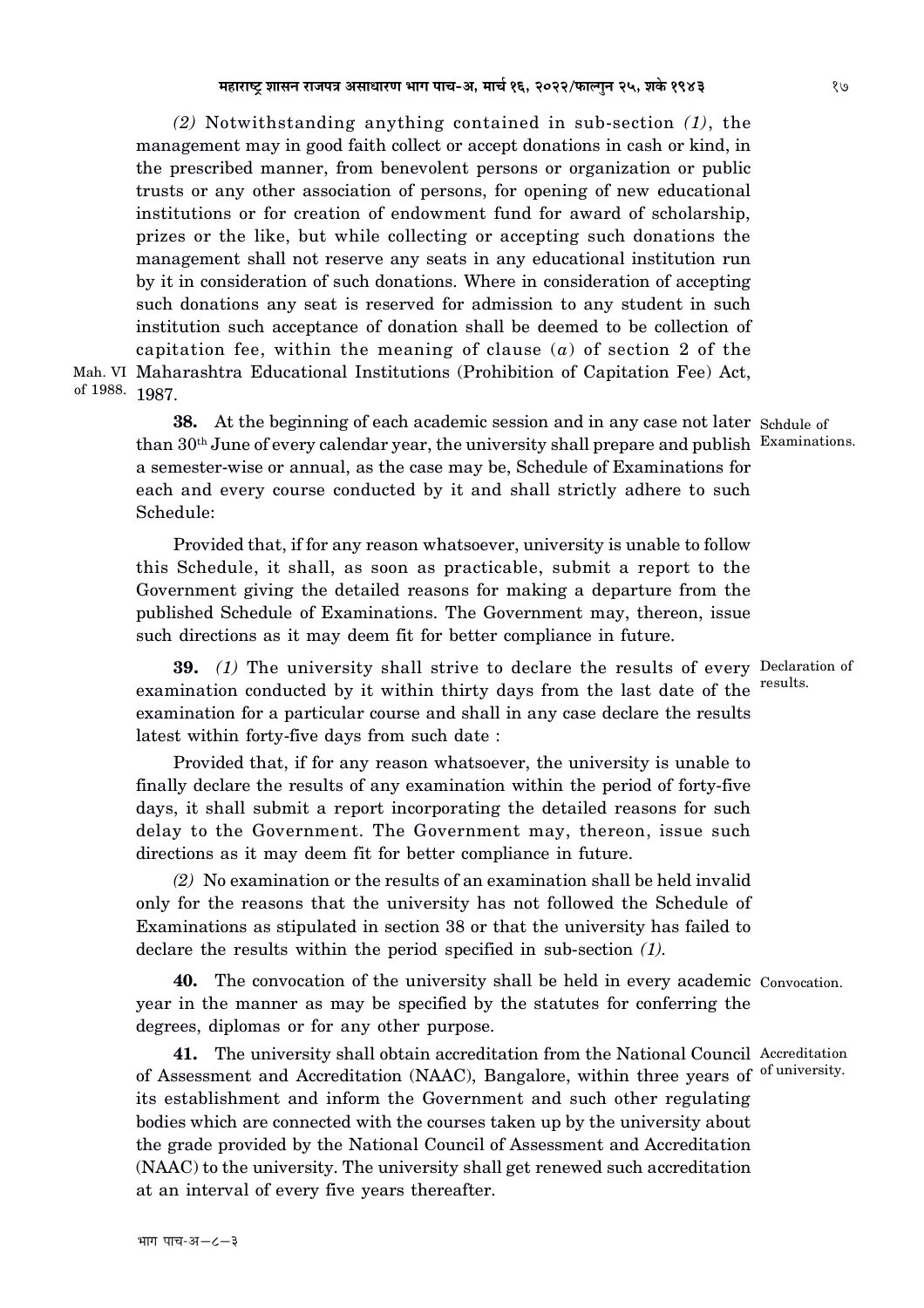#### 18 **¨É½þÉ®úɹ]Åõ ¶ÉɺÉxÉ ®úÉVÉ{ÉjÉ +ºÉÉvÉÉ®úhÉ ¦ÉÉMÉ {ÉÉSÉ-+ú, ¨ÉÉSÉÇ 16, 2022/¡òɱMÉÖxÉ 25, ¶ÉEäò 1943**

University to follow rules, bodies.

regulations, shall be bound to comply with all the rules, regulations, norms, etc. of the norms, etc. of regulating bodies and provide all such facilities and assistance to such bodies regulating as are required by them to discharge their duties and carry out their functions. **42.** Notwithstanding anything contained in this Act, the university

Annual report. Board of Management which shall include among other matters, the steps **43.** *(1)* The annual report of the university shall be prepared by the taken by the university towards the fulfillment of its objects and shall be approved by the Governing Body and copy of the same shall be submitted to the sponsoring body.

*(2)* Copies of the annual report prepared under sub-section *(1)* shall also be presented to the Government.

*(3)* The State Government shall cause such report to be laid before each House of the State Legislature.

Annual accounts and audit.

**44.** *(1)* The annual accounts including balance sheet of the university shall be prepared under the directions of the Board of Management and the annual accounts shall be audited at least once in every year by the auditors appointed by the university for this purpose.

*(2)* A copy of the annual accounts together with the audit report shall be submitted to the Governing Body.

*(3)* A copy of the annual accounts and audit report along with the observations of the Governing Body shall be submitted to the sponsoring body.

*(4)* Copies of the annual accounts and balance sheet prepared under sub-section *(1)* shall also be presented to the Government.

*(5)* The advice of the Government, if any, arising out of the accounts and audit report of the university shall be placed before the Governing Body and the Governing Body shall issue such directions, as it may deem fit and compliance thereof shall be reported to the Government.

Powers of Government to inspect university.

**45.** *(1)* For the purpose of ascertaining the standards of teaching, examination and research or any other matter relating to the university, the Government may, after consultation with the Vice-Chancellor, cause an assessment to be made in such manner as may be prescribed, by such person or persons as it may deem fit.

*(2)* The Government shall communicate to the university its recommendations in regard to the result of such assessment for corrective action and the university shall take such corrective measures as are necessary so as to ensure the compliance of the recommendations.

*(3)* If the university fails to comply with the recommendations made under sub-section (*2*) within a reasonable time, the Government may give such directions as it may deem fit which shall be binding on the university.

Dissolution of sponsoring

university by notice to this effect to the Government, the employees and the students of  $\frac{\text{diag}}{\text{body}}$  the university at least one year in advance : **46.** *(1)* The sponsoring body may dissolve the university by giving a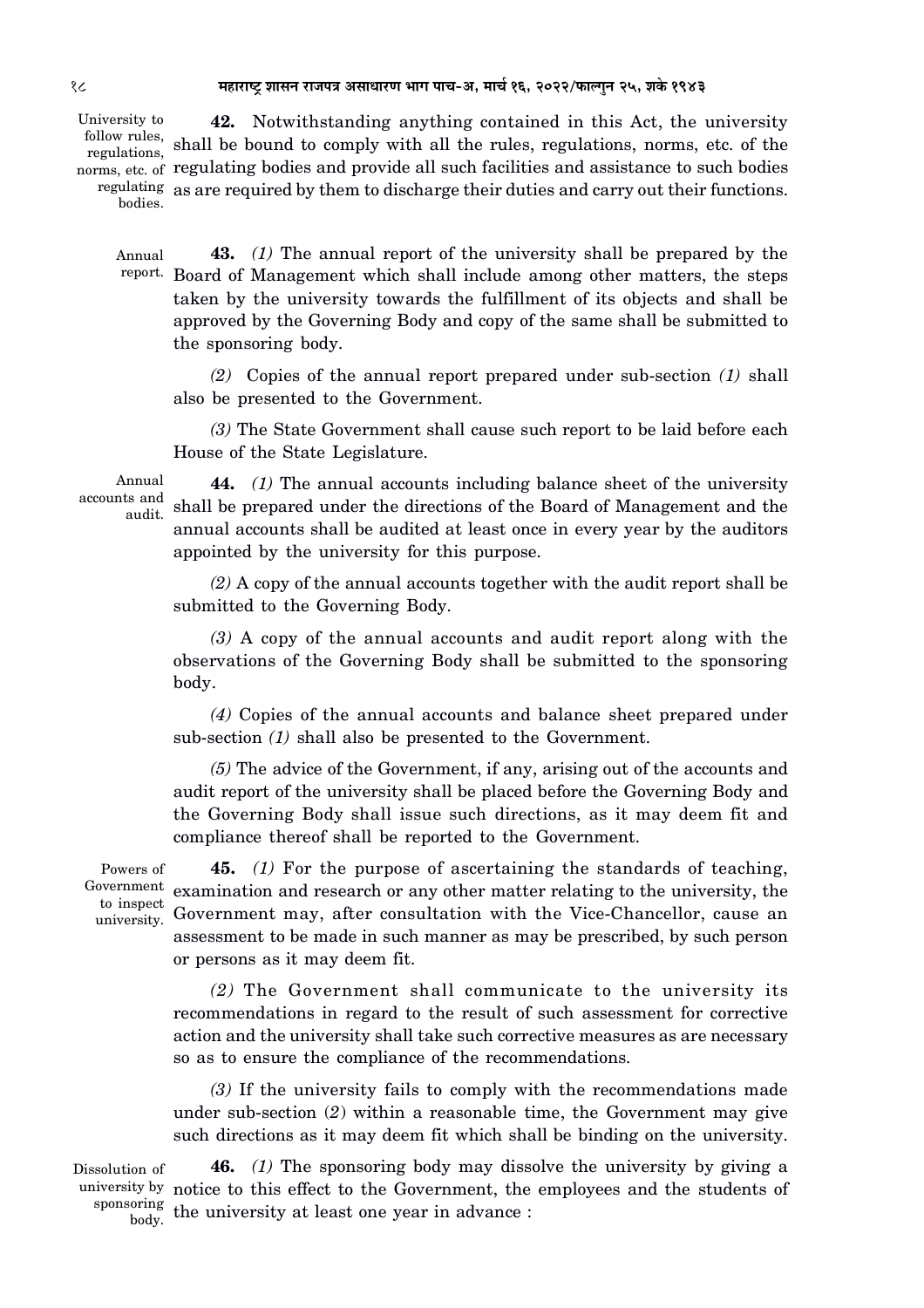Provided that, dissolution of the university shall have effect only after the last batches of students of the regular courses have completed their courses and they have been awarded the degrees, diplomas or awards, as the case may be.

*(2)* On the dissolution of the university all the assets and liabilities of the university shall vest in the sponsoring body :

Provided that, in case the sponsoring body dissolves the university before fifteen years of its establishment, all the assets of the university shall vest in the Government, free from all encumbrances.

**47.** *(1)* If it appears to the Government that the university has  $_{\text{Special}}$ contravened any of the provisions of this Act or the rules, statutes or powers of ordinances made thereunder or has contravened any of the directions issued State by it under this Act or has ceased to carry out any of the undertakings given under section 5, or a situation of financial mis-management or maladministration has arisen in the university, it shall issue a notice requiring the university to show cause within forty-five days as to why an order of its liquidation should not be made.

Government in certain circumstances.

*(2)* If the Government, on receipt of reply of the university on the notice issued under sub-section *(1)* is satisfied that there is, a *prima facie*, case of contravention of all or any of the provisions of this Act or the rules, statutes or ordinances made thereunder or of contravention of the directions issued by it under this Act or of ceasing to carry out the undertaking given under section 5 or of financial mis-management or mal-administration, it shall make an order of such enquiry as it may consider necessary.

*(3)* The Government shall, for the purpose of any enquiry under subsection *(2)*, appoint an inquiry officer or officers to inquire into any of the allegations and to make report thereon.

5 of have the same powers as are vested in a civil court under the Code of Civil 1908. Procedure, 1908 while trying a suit in respect of the following matters, *(4)* The inquiry officer or officers appointed under sub-section *(3)* shall namely :—

> *(a)* summoning and enforcing the attendance of any person and examining him on oath ;

> *(b)* requiring the discovery and production of any such document or any other material as may be predicable in evidence ;

*(c)* requisitioning any public record from any court or office; and

*(d)* any other matter which may be prescribed.

2 <sub>of</sub> deemed to be a civil court for the purposes of section 195 and Chapter 26 of 1974. the Code of Criminal Procedure, 1973. *(5)* The inquiry officer or officers, inquiring under this Act, shall be

*(6)* On receipt of the enquiry report from the officer or officers appointed under sub-section *(3)* if the Government is satisfied that the university has contravened all or any of the provisions of this Act or the rules, statutes, or ordinances made thereunder or has violated any of the directions issued by it under this Act or has ceased to carry out the undertakings given by it under section 5, or a situation of financial mis-management and maladministration has arisen in the university which threatens the academic standard of the university, it shall issue a preliminary order for the liquidation of the university and appoint an administrator.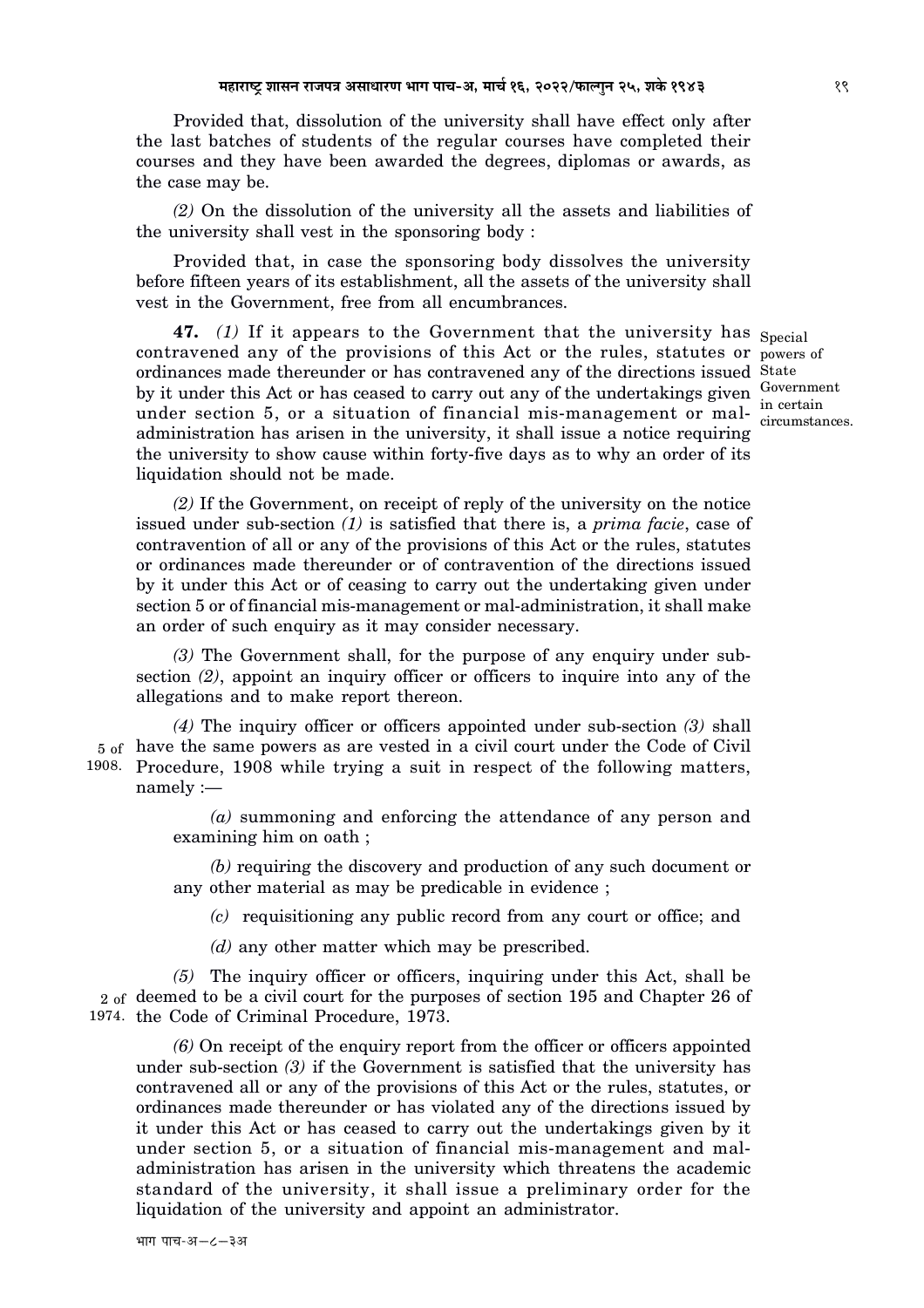*(7)* The administrator appointed under sub-section *(6)* shall have all the powers and be subject to all the duties of the Governing Body and the Board of Management under this Act and shall administer the affairs of the university until the last batch of the students of the regular courses have completed their courses and they have been awarded the degrees, diplomas or awards, as the case may be.

*(8)* After having awarded the degrees, diplomas or awards, as the case may be, to the last batches of the students of the regular courses, the administrator shall make a report to this effect to the Government.

*(9)* On receipt of the report under sub-section *(8),* the Government shall, by notification in the *Official Gazette*, issue a final order dissolving the university and from the date of publication of such notification, the university shall stand dissolved and all the assets and liabilities of the university shall vest in the sponsoring body from such date.

Secretary Committee.

Level be established a Secretary Level Committee in order to verify and ensure **48.** *(1)* Immediately after the commencement of this Act, there shall compliance of the requirements to the guidelines relating to the establishment of the self-financed universities, framed by the State Government from time to time; and of the undertakings submitted by the sponsoring body. The committee shall consist of the Secretaries of the Higher and Technical Education Department, the Finance Department and the Planning Department.

*(2)* The committee constituted under sub-section *(1),* shall submit its report to the Government.

*(3)* On receipt of the report under sub-section *(2),* the State Government shall, publish a notification in the *Official Gazette,* allowing the operationalization of the university.

*(4)* The university shall, admit the students only after issuance of the notification under sub-section *(3).*

Inspection by Secretary of section 48, may carry out an inspection of the university as and when Level Committee. **49.** The Secretary Level Committee established under sub-section *(1)* directed by the Government and verify and ensure compliance of the requirements of the guidelines issued by the State Government or the Central Government, from time to time, relating to the establishment of self-financed universities and of the compliance of the provisions of the relevant laws for the time being in force.

Punishment.

**50.** The contravention of any of the provision of this Act, shall be an offence and the university as well as officers of the university specified under section 11 shall be punished with imprisonment for a term which shall not be less than three months but which may extend to one year and fine not less than rupees fifty thousand which may extend to rupees five lakhs :

Provided that, nothing in this section shall be constructed as preventing the Government from initiating any action, whether civil or criminal, for non-compliance of the provisions of this Act including proceedings for liquidation of the university.

Power to make rules. *Gazette*, make rules for carrying into effect the purposes of this Act.**51.** *(1)* The Government may, by notification published in the *Official*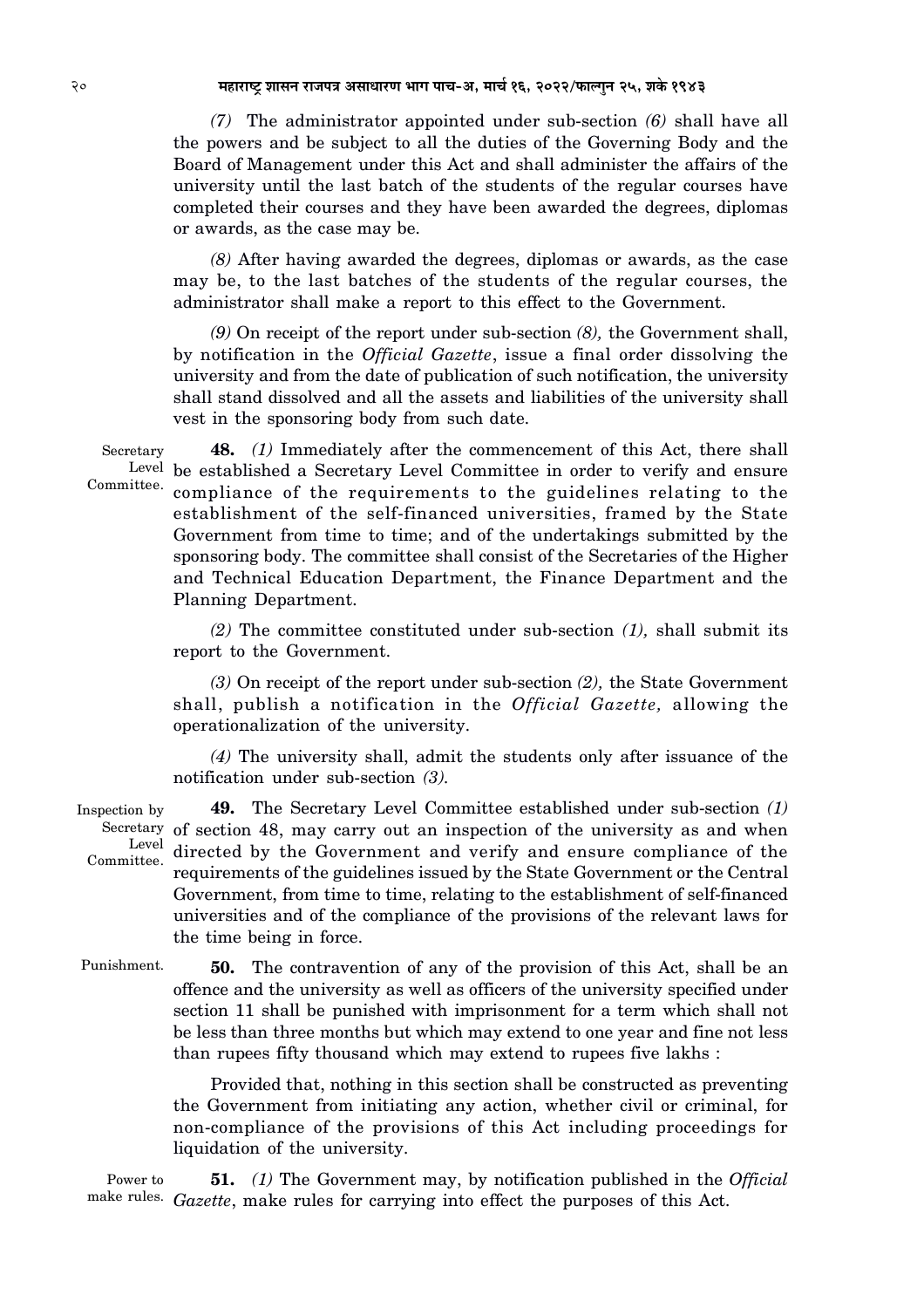*(2)* Without prejudice to the generality of the foregoing powers, such rules may provide for all or any of the following matters, namely :—

*(a)* manner of appointment of the President under sub-section (*1*) of section 12 ;

*(b)* eligibility criteria for the post of the President under sub-section (2) of section 12 ;

*(c)* manner for causing an assessment for the purpose of ascertaining the standards of teaching, examination and research of the university under sub-section (*1*) of section 45 ;

*(d)* matters to be prescribed under clause *(d)* of sub-section *(4)* of section 47; and

*(e)* any other matter which is required to be, or may be, prescribed by rules.

*(3)* Every rule made under this Act shall be laid, as soon as may be after it is made, before each House of the State Legislature, while it is in session, for a total period of thirty days which may be comprised in one session or in two successive sessions, and if, before the expiry of the session in which it is so laid or the sessions immediately following, both Houses agree in making any modification in the rule or both Houses agree that the rule should not be made, and notify such decision in the *Official Gazette,* the rule shall from the date of publication of such notification have effect only in such modified form or be of no effect, as the case may be ; so, however, that any such modification or annulment shall be without prejudice to the validity of anything previously done or omitted to be done thereunder.

**52.** (1) If any difficulty arises in giving effect to the provisions of this Power to Act, the Government may, as occasion arises, by an order published in the remove Official Gazette, do anything not inconsistent with the provisions of this difficulties. Act, which appears to it to be necessary or expedient for removing the difficulty :

Provided that, no such order shall be made after the expiry of a period of two years from the date of commencement of this Act.

*(2)* Every order made under sub-section *(1)*, shall, as soon as may be after it is made, be laid before each House of the State Legislature.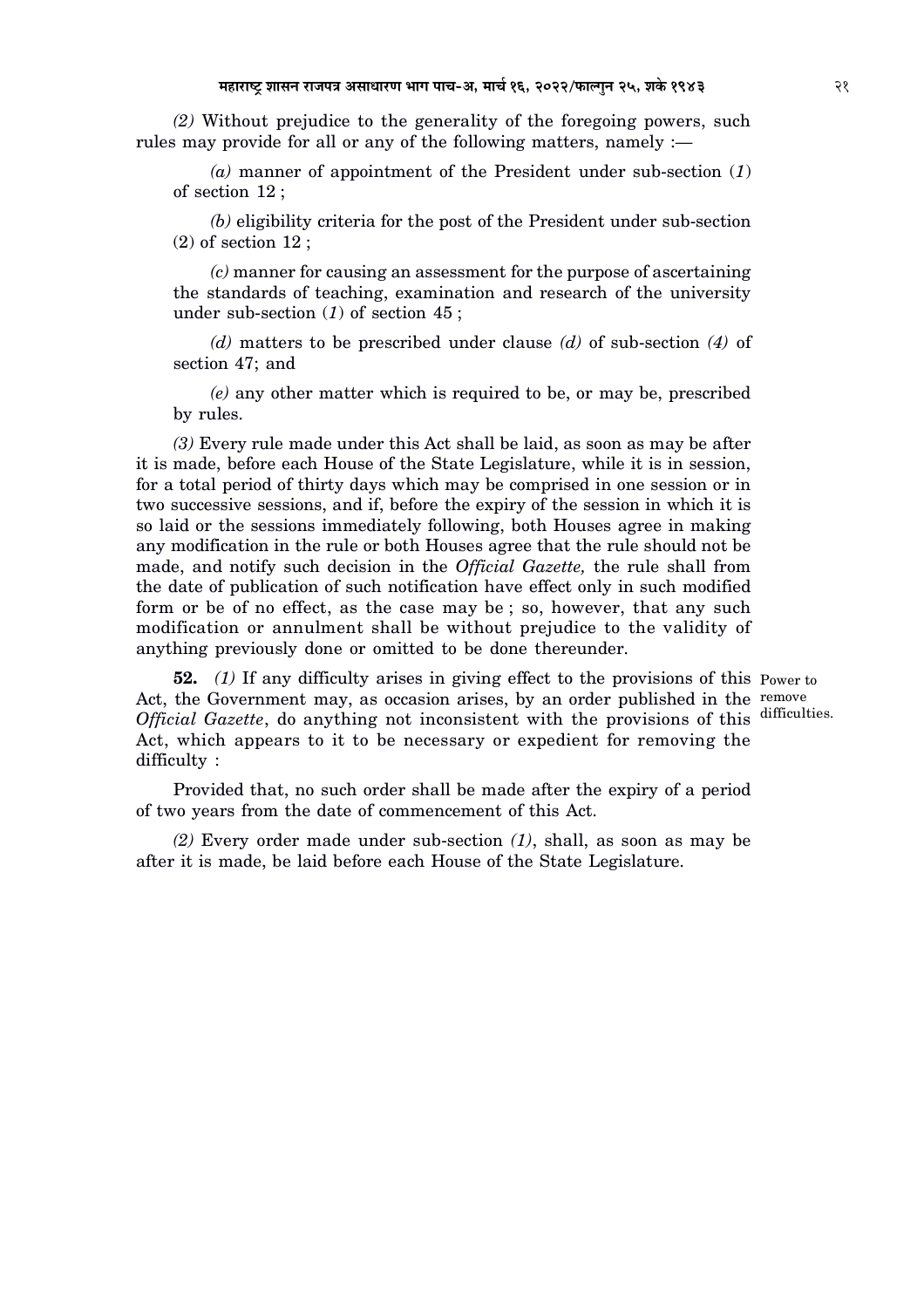# STATEMENT OF OBJECTS AND REASONS

The economic reforms being undertaken by the Government of India have prompted the change in the policy making and involving the private sector in the infrastructure development related to the higher education. Accordingly, the Government of Maharashtra has decided to take great efforts in facilitating private participation to enhance access, excellence, inclusion and research in the field of higher education in the State by creating best in class infrastructure facilities in the State.

2. The Government of Maharashtra being desirous of improving opportunities in the higher education and with a view to stimulate the proactive participation and investment by the private sector in the higher education, considers it expedient to encourage the formation of self-financed universities in the State. This will help the State to achieve excellence in higher, technical, professional and management education without creating any financial burden for the State exchequer. It is also considered highly advantageous that the Government should play the role of a catalyst in the development of higher education in the State by ensuring the provisions of appropriate and suitable environment, for such self-financed universities.

3. In order to ensure highest standards and quality of the higher education, to meet the needs of the students under the ever changing academic and economic scenario and to create confidence in the minds of the public, the Government of Maharashtra has decided to initiate the process of grating permission to those private institutions that have demonstrated exceptional track record in establishing and running courses of the higher education, to establish self-financed universities in the State.

4. With a view to provide adequate autonomy to such self-financed universities, the Government has decided to have minimum regulatory interference in their formation and functioning. However, to provide proper environment for orderly formation, to ensure growth of self-financed universities and to ascertain that, such self-financed universities confirm to the highest level of infrastucture facilities and academic requirements and the process of encouraging such growth does not create hurdles for education of the underprivileged section of the society or allow mismanagement of any sort, detrimental to the public interest or general education policy of the Government, the Government of Maharashtra considers it expedient to retain with it some supervisory and some regulatory powers under the law.

The Government has, accordingly, *vide* Government Resolution, Higher and Technical Education Department, No. USG-2006/(254/2006)/UNI-4/ PART-II, dated the 29th May 2013, prescribed the guidelines for the establishment of self-financed universities in the State, which has been revised *vide* Government Resolution, Higher and Technical Eeducation Department, No. MISC-2017/(144/17)/UNI-4, dated the 19th January 2019.